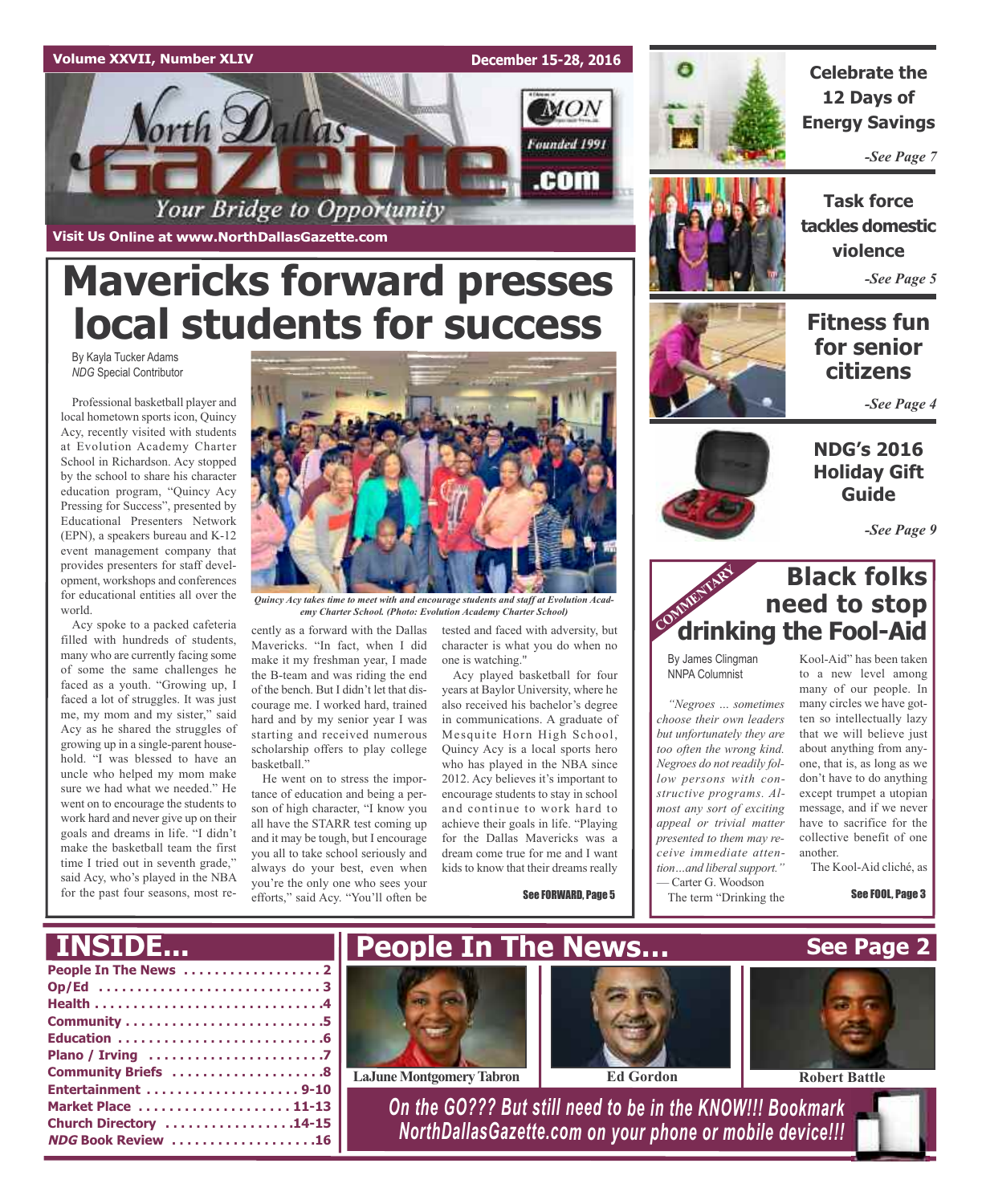#### **People in the News www.NorthDallasGazette.com**

# **LaJuneMontgomeryTabron**

Carlsbad, CA (Black-News.com)—With racial divisiveness rising in America's urban, rural and suburban communities, today the W.K. Kellogg Foundation (WKKF), together with more than 130 organizations committed to the Truth, Racial Healing & Transformation (TRHT) enterprise, called for a National Day of Healing on Jan. 17, 2017.

On that day, activities by community, civic, government and corporate leaders will spur efforts to heal the wounds created by racial, ethnic and religious bias and

Bounce TV's primetime news magazine show *Ed Gordon* returns for an allnew episode on Tues. Dec.

**Ed Gordon**

Award-winning journalist Ed Gordon serves as executive producer and host of the new Bounce TV original series, sitting down for revealing interviews with top headline makers, entertainers and pop cultural figures. Ed Gordon also includes investigative pieces, celebrity profiles, current event segments and human-interest

13 at 9 p.m.

feature stories.

coming Ed Gordon:



build an equitable and just society so that all children can thrive.

"As a nation, we must come to terms with the deep divides in our communities," said WKKF President and CEO La June Montgomery Tabron. "Our nation is crying out for healing, which can only come with a shared understanding of our collective past and a sustained effort to dismantle the structures, policies, practices and systems that divide us, and perpetuate conscious and unconscious bias."

Ms. Tabron said the National Day of Healing is a response to the broad call for healing following the contentious rhetoric, hate crimes, vivid expressions of racism and stories of children crying with fear and anxiety. Calls for healing have come from both President Obama and President-elect Trump, as

well as 32 states. "We envision that govern-

ment, private sector and nonprofit entities will join this call for healing to kick off a year," said Ms. Tabron. "Let us remind ourselves that we are not a nation of demolition workers trying to destroy institutions, but rather a community of creative construction workers seeking to build bridges and commonality that will ensure a more perfect union and oneness within our country."

ANational Day of Healing will kick-off a year-long effort to bring healing to different parts of this country, in follow-up to this week $\Box$ s TRHT Summit, where 570

they just acting like it to become famous on social media? Will Downing, Kenny Latimore, Dave Koz and Shanice perform several beloved

Gordon explores if these new black protesters are the real deal or pretenders as he gathers several new-school and old-school activists to talk about what activism means in 2016.

Gordon's guests for this interesting discussion include: Tommie Smith, 1968 Olympic Gold Medalist, Attorney Ben Crump, author and daughter of Malcolm X Ilyasah Shabazz, and Johnetta Elzie, a Ferguson protester.

**'Tis The Season**

A fun look at Christmas

implementation of TRHT in communities, organizations and by individuals. Underscoring the widespread reach and influence of TRHT, the community, corporate and non-profit partners have a collective network of more than 289 million Americans. TRHT will focus on transformation in America – the

representatives from committed organizations and communities gathered in Carlsbad, California, to discuss

nation was conceived in the constitution and built on a belief in racial hierarchy, a collective national consciousness that has dominated the educational, economic, social and legal discourse for cen-

**Iconic Ebony** Gordon explores what Ebony has meant to Black America over the years and what the future may holds for the publication. The segment takes an historic look at the iconic magazine and celebrities discuss its importance. Many of the classic photos from Ebony that have chronicled African-Americans and people of color for over 70 years are

Christmas songs.

also featured.

**Artist at Work** Gordon talks with one of the America's most acturies. TRHT will provide a collective commitment and long-term determination to embrace a new narrative for the nation, a belief in our common humanity.

Former Mississippi Gov. WilliamWinter, honorary cochair of TRHT, reiterated his support for TRHT and the National Day of Healing. In remarks at the summit, Gov. Winter said the healing day and TRHT efforts are  $\Box$ important from the standpoint of renewing in each of us the determination to see that the progress that we have made in terms of race relations and racial justice and racial heal-

#### See TABRON, Page 4

claimed fine artists, Kadir Nelson.

The award-winning artist, whose works can be found on postage stamps and *New Yorker* magazine covers, talks about how he sees his work as more than just art it's also the documenting of the history of people of color.

Gordon has been a contributing correspondent for *60 Minutes II, The Today Show* and *Dateline NBC*, the host of *News and Notes with Ed Gordon* on NPR, anchorman for BET and is a weekly contributor to the national Steve Harvey Radio Show.

# **Robert Battle**

Stories featured in the up-

The 29th Annual International Conference and Festival of Blacks in Dance is honoring dance industry trailblazer Robert Battle, the Artistic Director for Alvin Ailey American Dance Theater when it meets in Dallas, Texas January 25-29, 2017. Robert Battle is the conference luncheon keynote speaker and will participate in a panel discussion on "Transitions and Stability of Today's Dance Companies."

Robert Battle became the artistic director of Alvin Ailey American Dance Theater in July 2011. He is the third person to head the dance company since its inception in 1958. Battle was



**Hello Trump** With uncertainty and fear growing, how will Black America fare in the age of President Donald Trump and will it suffer "Post

a frequent choreographer and artist-in-residence at Ailey since 1999. Mr. Battle also instituted the New Directions Choreography Lab to help develop the next generation of choreographers. Battle founded his own Battleworks Dance Company in 2002. He was honored as one of the "Maswhat the last eight years of having a black president has meant to African Americans, the impact the new president may have and what's in store for the future of blacks in politics. Interviews include Con-

Obama Blues?" A look at

gressional Black Caucus members Maxine Waters (D-CA), G.K Butterfield (D-NC), former RNC chairman Michael Steele and others.

#### **Social Change… or Social Stardom? (First of Two Parts)**

Are we seeing the next generation of protesters leading a contemporary form of activism, or are

forming Arts in 2005.

formances.

More than 700 partici-

music and why we love it. ters of African-American Choreography" by the Kennedy Center for the Per-

pants worldwide are expected to attend the conference. The International Association of Blacks in Dance (IABD) is designed to meet the needs of professional, advanced, and student dancers as well as dance administrators and instructors. The conference will provide master classes, lecture/demonstrations, panels, workshops, and per-There will be a multicompany audition for professionals conducted by the founding and member companies of IABD. Following a major triumph from the mier ballet companies. Thursday, Friday and Sat-

2016 conference, IABD will hold the 2nd Annual Ballet Audition for Women of Color who are seeking contracts and professional training opportunities with pre-

urday evenings will showcase performances by internationally renowned dance companies including Alvin Ailey American Dance Theater and the founding companies of The International Association of Blacks in Dance; PHILADANCO! (Philadelphia), Cleo Parker Robinson Dance (Denver), Dallas Black Dance Theatre (Dallas), Dayton Contemporary Dance Company, (Dayton, Ohio) and Lula Washington Dance Theatre (Los Angeles)



*For the 411 in the community, go to www.northdallasgazette.com*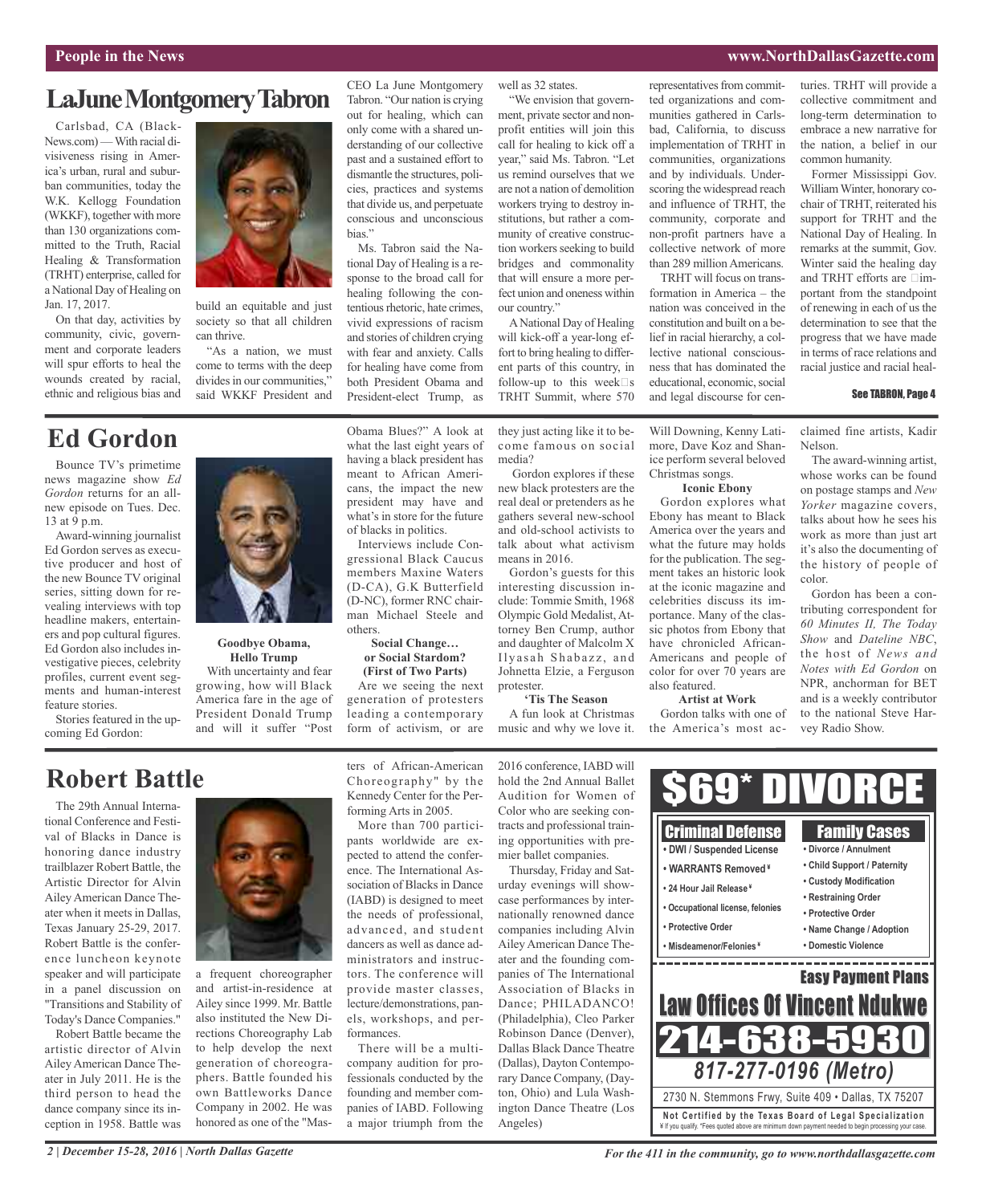#### **www.NorthDallasGazette.com Op-Ed**



*unsolicited material and reserves the right to edit and make appropriate revisions.*

#### *"Do what you say you are going to do ... when you say you are going to do it.*

**Publisher's Office:** publisher@northdallasgazette.com

**Sales Department:** marketing@northdallasgazette.com 972-509-9049

#### **Editorial Department:**

editor@northdallasgazette.com

#### **Online:**

www.NorthDallasGazette.com www.twitter.com/NDGEditor www.facebook.com/NorthDallasGazette www.pinterest.com/NDallasGazette www.instagram.com/NorthDallasGazette

# STAFF

**Chairman Emeritus** *Jim Bochum 1933 – 2009*

**Religious/ Marketing Editor**

**Editor** *Ruth Ferguson*

**Published By** *Minority Opportunity News, Inc.*

> **Web Master** *Todd Jones*

**Special Projects Manager** *Edward Dewayne "Preacher Boy"Gibson, Jr. James C. Allen*

**Community Marketing**

*Nina Garcia Nadina Davis Betheny M. Sargent*

#### **Advisory Board:**

*John Dudley Myrtle Hightower Fred Moses Annie Dickson Cecil Starks Willie Wattley Coty Rodriguez-Anderson B. J. Williams Denise Upchurch Barbara Simpkins, ADVISORY BOARD SECRETARY*

*Hope Oriabure-King David Wilfong* **Production**

*Margaret Freelon David Wilfong*

#### **Advisory Board Committees:**

*Public Relations Planning and Implementation* Cecil Starks, CHAIRPERSON *Business Growth Referral*

John Dudley, CHAIRPERSON *Program Policy Development* Annie Dickson, CHAIRPER

*Quality Assurance* Myrtle Hightower, CHAIRPERS Coty Rodriguez

**Will white workers accept Donald Trump's billionaire cabinet picks?**

By Julianne Malveaux NNPA Columnist

When Donald Trump was running for President, he specifically targeted the "White working class," telling them that he'd prevent their jobs from leaving the country, that he'd bring back manufacturing jobs, and that he'd revive the oil and steel industries. He hasn't taken office yet, but he has already celebrated the fact that Carrier, a furnace manufacturer in Indianapolis, Indiana, has agreed to keep jobs in the United States, even though they had earlier announced that they would have moved jobs to Mexico.

The Carrier deal that Trump has been crowing about is so deceptive, that some business writers de-

#### scribe it as a scam and a Carrier is still closing anunion leader accused Trump of lying his hind parts off. Trump says he saved over a thousand jobs, but the real number may be closer to 730. Carrier will still relocate more than 500 jobs to Mexico, and they had already planned to keep about 300 jobs in the United States. So Trump may have "saved" 400 jobs, not 800 or a thousand, and Indiana Governor Mike Pence had to give up \$7 million in tax benefits to keep the jobs here. Trump and Pence have also signaled that they are willing to play "let's make a deal" on a case by case basis to keep jobs in the United States, instead of using public policy to encourage the development of U.S. jobs and to limit the

other Indiana plant, but there has been no intervention for that closure. Now, Mr. Trump has in-

dicated that Andrew F. Puzder is his choice for Secretary of Labor. Puzder, the CEO of CKE Restaurant Holdings, a company that franchises Hardee's and Carl's Jr. fast food outlets, has opposed minimum wage increases, worker protections, paid sick leave, and the Affordable Care Act. He has said that he welcomes automation in the restaurant industry, because machines are "always polite…never take a vacation, never show up late, there's never a slip and fall or an age, sex, or race discrimination case." While the Department of Labor has been the advocate for workers,

Mr. Puzder seems to be an advocate for worker exploitation.

Okay, y'all working-class White folks, those of you who voted for Mr. Trump, are you ready to swallow a bitter pill? Because Mr. Trump has shown you, yet again, what he thinks of you. The historian Doris Kearns Goodwin wrote about President Abraham Lincoln's "Team of Rivals." What Mr. Trump seems to have assembled is a team of war-mongering generals and bombastic billionaires. The Puzder appointment, then, is consistent with Mr. Trump's philosophy, but it is inconsistent with the notion that the Labor Department should be an advocate for workers, and should reg-

#### See TRUMP, Page 11

**FOOL,** continued from Page <sup>1</sup>

far as I am concerned, has now become "Fool-Aid," and Black folks are gulping it down by the barrel.

There are so-called Black leaders who, despite their unseemly tactics, their portrayals of themselves as "honest" brokers, and their shadowy deal-making and sellout prowess, seem to be exempt from exposure by our people. While Black folks have always had to deal with these scoundrels, we have been reluctant to call them out — to expose them for what they really are.

On the other hand, we have leaders among us who are totally dedicated to the collective economic advancement of African Americans. These are the ones who are usually sacrificed by Black people — thrown out because they are a threat to the establishment or because they are "too Black." That frightens some people and, sadly, we play into that fear by participating in the demise of the very people who would help pull us out of our economic problems. We willingly drink the Fool-Aid of those who are only interested in themselves, only to end up in the same place or even further behind than we were before we took the first sip. That must change. But it won't change simply because it ought to change; it will only change when we change our behavior and our penchant for choosing the "wrong kind" of leader.

mobility of capital. And,

I have seen folks stroll through our communities and be held up as paragons of Black liberation, all while filling their pockets with the 'filthy lucre' from their sellout deals with the powers that be. They have their hands in every deal, every program, every transaction, and every scenario that involves Black people, making certain that they will be the first in line to be paid. They rob the community and blame that same community for not moving forward. How can we move forward with crooks like these among  $_{115}$ ?

Many people, Black, White, and otherwise have drunk the Fool-Aid of folks like Jim Jones in Guyana, David Koresh in Waco, Texas, Marshall Applewhite in San Diego (Hale Bopp Comet), Warren Jeffs in Eldorado, Texas (Yearning for Zion Ranch), and many other cult figures. We have been mesmerized and captivated by individual preachers, politicians, and leaders who have absolutely no interest in anything other than their own selfish interests and advancement—usually economic.

So, while the "Drinking the Kool-Aid" cliché has become sort of comical and caricature-oriented in its connotation, "Drinking the Fool-Aid" gives a much more enlightened description of the dangers that lurk in actualizing the phrase.

I contend that Black folks are far too intelligent to be reduced to a bunch of voluntary "Fool-Aid" drinkers, lapping up every word spoken by anyone, without doing our homework and making sure that what they say is true and illustrated by their subsequent actions. In other words, don't believe everything you hear or read on the internet. Don't be a

sycophant for a shyster or a puppet for a prevaricator. Hold their feet to the fire after they speak, and use your own discernment to ascertain the wealth of their words—or the lack thereof.

As Woodson intimated, Black folks have authentic leaders who have "constructive programs," but who are seldom followed. Unfortunately, we have more folks drinking the Fool-Aid of hucksters than we have those who refuse it or at least read the label before they are willing to take a drink, but to borrow a verse from Matthew 7:13 "…For wide is the gate and broad is the road that leads to destruction, and many enter through it."

Think for yourself, and be willing to accept the consequences thereof. Fool-Aid may taste good, but it will make you very sick.

*James Clingman is the nation's most prolific writer on economic empowerment for Black people. His latest book, "Black Dollars Matter! Teach Your Dollars How to Make More Sense," is available on his website, Blackonomics.com.*

*The North Dallas Gazette, formerly Minority Opportunity News, was founded in July 1991, by Mr.Jim Bochum and Mr.Thurman R. Jones. North Dallas Gazette is a wholly owned subsidairy of Minority Opportunity News, Inc.*

*Shirley Demus Tarpley* **Contributing Writers** *Jackie Hardy Terri Schlichenmeyer Nicole Scott*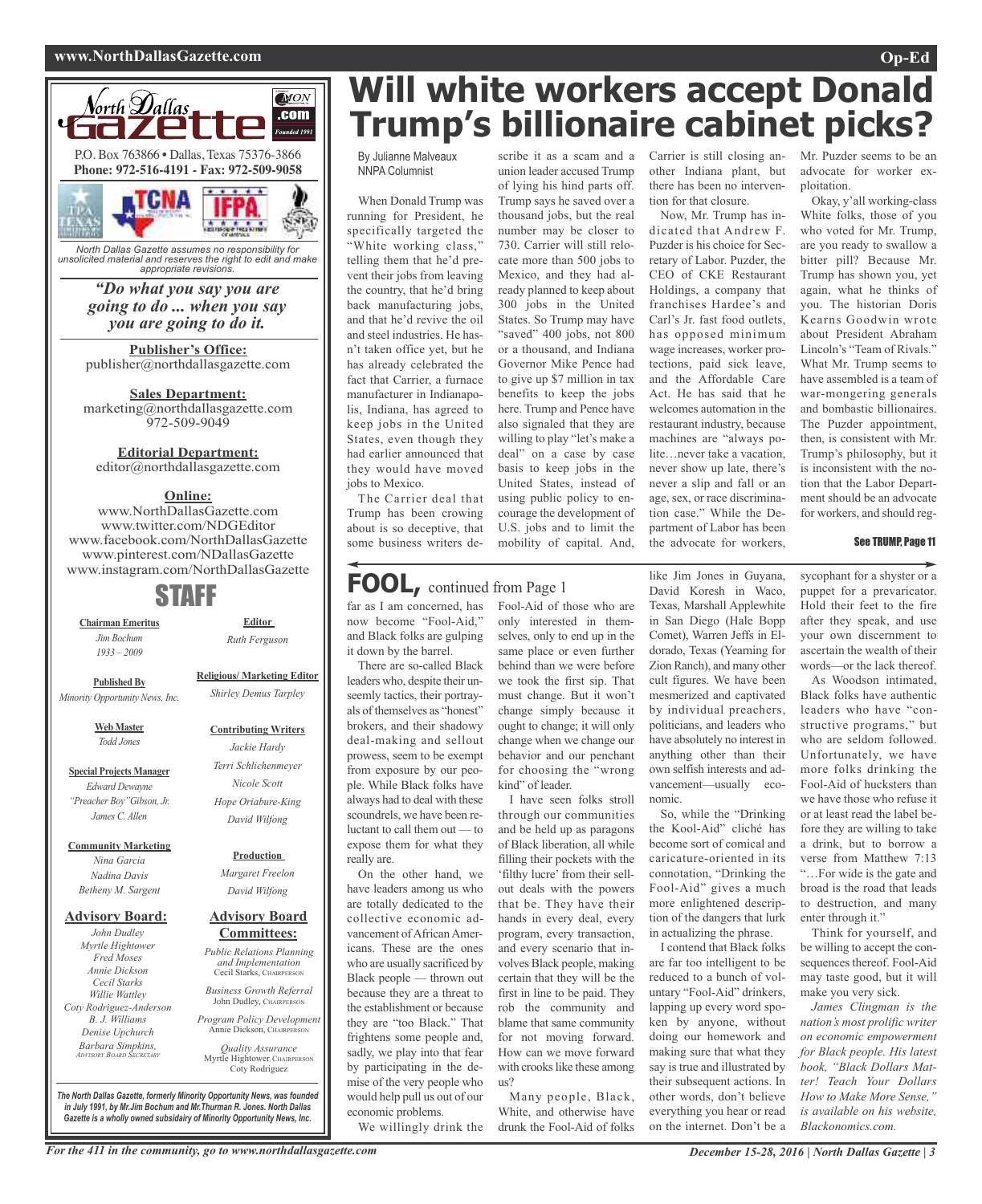#### **Health www.NorthDallasGazette.com**

# **Seniors get a kick out of kicking it up**

Ruth Allen just turned 91. She wakes early to get to gym class, drives herself and competes with 79 other seniors who are bent on staying in shape – literally.

Although she enjoys the stretches and balances led by Richland College physical education professor Bill Neal, she likes the competitive sport of table tennis.

"I can still whack it pretty good!" said Allen.

She is part of a popular class of senior citizens who exercise twice a week at Richland's Thunderduck Hall. "We don't play by the rules. We don't really keep score. We're doing great if we can bend over and pick up the ball," she explained.

Allen recently gave up ballroom dancing because, well, her card is already full. She lives on her own, cooks her own meals and, yes, and drives her own car.

"My favorite sport used to be golf. Not sure if I'll get back to it because it's so hot here in Texas," said Allen, an Ohio native. "Exercise keeps me younger. I'm able to do more things than a lot of people my age. I've been



*Ruth Allen, 91, shows off her skills during a game of table tennis (DCCCD)*

exercising since I was in my 40s. My mother was all bent over because of arthritis, and I decided not to live like that"

During her youth, Allen loved to dance and ice skate. Later in life, she picked up bowling, but an injury last year forced an end to that sport.

"I couldn't hold the ball anymore," said Allen, a retired secretary. "I got to the point where I barely got 100, so I gave it up."

**Age is only a number**

Some moderate to vigorous exercise is popular among the senior citizens who meet with Neal. He directs Richland's senior fitness program and leads the class in stretches and aerobics twice a week in the school's gym.Allen, he said, is one of his "star students."

The class focuses less on looks and more on getting and staying in shape. These seniors look for inspiration from Neal as he leads them in stretching techniques.

"This group gave up on their waistlines a long time ago. We're just trying to keep one foot out of the grave," said Neal, 76, a physical education and health instructor for 45 years.

The class comprises seniors who are 65 and older. The average age is 84. The

address a host of major budget and policy considerations that are sure to have significant impact on older Texans. AARP is a nonprofit, nonpartisan organization with a membership of nearly 38 million, including 2.3 million Texans age 50 group has been meeting for various exercises for about 15 years, Neal said. "We lose some who be-

come caretakers, but we've been going strong," Neal said. "Most people don't want to work at this fitness thing. But as we get older, we spend more time in a chair. We try to promote cardiovascular exercise, and we address endurance and muscular strength. We hold ourselves up in Pilates planks. Most of us can hold it for a minute, and that's pretty good.

"The people I have keep coming back. I always tell them 'I can't remember where we left off,' and they say they don't remember, so we just start over. We start fresh."

**Seniors benefit in countless ways from exercise**

Fitness for seniors isn't just a New Year's resolution – it's an ongoing effort to stay healthy.

A study by the American Association of Retired Persons (AARP) said exercise therapy adds to the quality of life and enhances independence and improve cognition. Exercise also erases the damage inertia brings to lungs, the heart and other vital body parts, according to the study.

Cherlyn Shultz-Ruth, dean of allied health and nursing at Mountain View College, said exercise for seniors is helps prevent or delay disease, builds muscle mass and decreases muscle atrophy.

Exercise also boosts energy, improves mood and alleviates stress. And it helps to sidestep the pitfalls

of isolation.

"We have a lot of couples, but there is also camaraderie among this aging population," Neal said. "They motivate one another."

Richland's class meets from 8 to 9 a.m. on Mondays and Wednesdays.

In addition to wellness and physical activities, the Dallas County Community College District offers programs for seniors who are interested in other programs including art, music and computer instruction and other activities. The courses are both credit and noncredit.

For more information about the seniors exercise class, contact Richland's fitness center at 972-238-6055 or other DCCCD colleges throughout Dallas County.



## **AARP Texas plans to fight for the issues that matter most to Texas seniors**

AUSTIN – When state lawmakers convene next month for the 2017 legislative session, AARP Texas will pursue an agenda that includes strengthening nursing home quality, easing stress for family caregivers, helping millions of Texans save for retirement, and protecting seniors from financial exploitation.

AARP's non-partisan Texas legislative priorities also include a focus on eliminating surprise medical bills, and advocating for the age 50+ community to ensure that insurance costs are reasonable, coverage is reliable, and utility services are affordable and dependable.

The 85th Texas Legislature starts Jan. 10 and will

**TABRON,** continued from Page <sup>2</sup>

ing is not permitted to slip backward… that will happen unless we take the responsibility to seeing to it that it does not happen. We have a huge job to do..."

In a video presentation at the summit, former Massachusetts Gov. Deval Patrick, also an honorary TRHT cochair, said "I respect and am enthusiastic about the effort

because as a nation we need a healing. I am a great believer of integration. People don't talk about it anymore or talk that way anymore. "When I talk about inte-

gration, it's not just the legal stuff, as important as that has been over the decades, (but) living integrated lives. I think it was King (Dr. Martin Luther King, Jr.) who said, 'We fear each other because we don't know each other.' Knowing each other means understanding each other."

See AARP, Page 11

and older.

In the coming weeks, WKKF and TRHT collaborating organizations will offer recommendations on how communities might consider creating local activities and events for the National Day of Healing.

4 | December 15-28, 2016 | North Dallas Gazette com

**Actually Gets You Hired**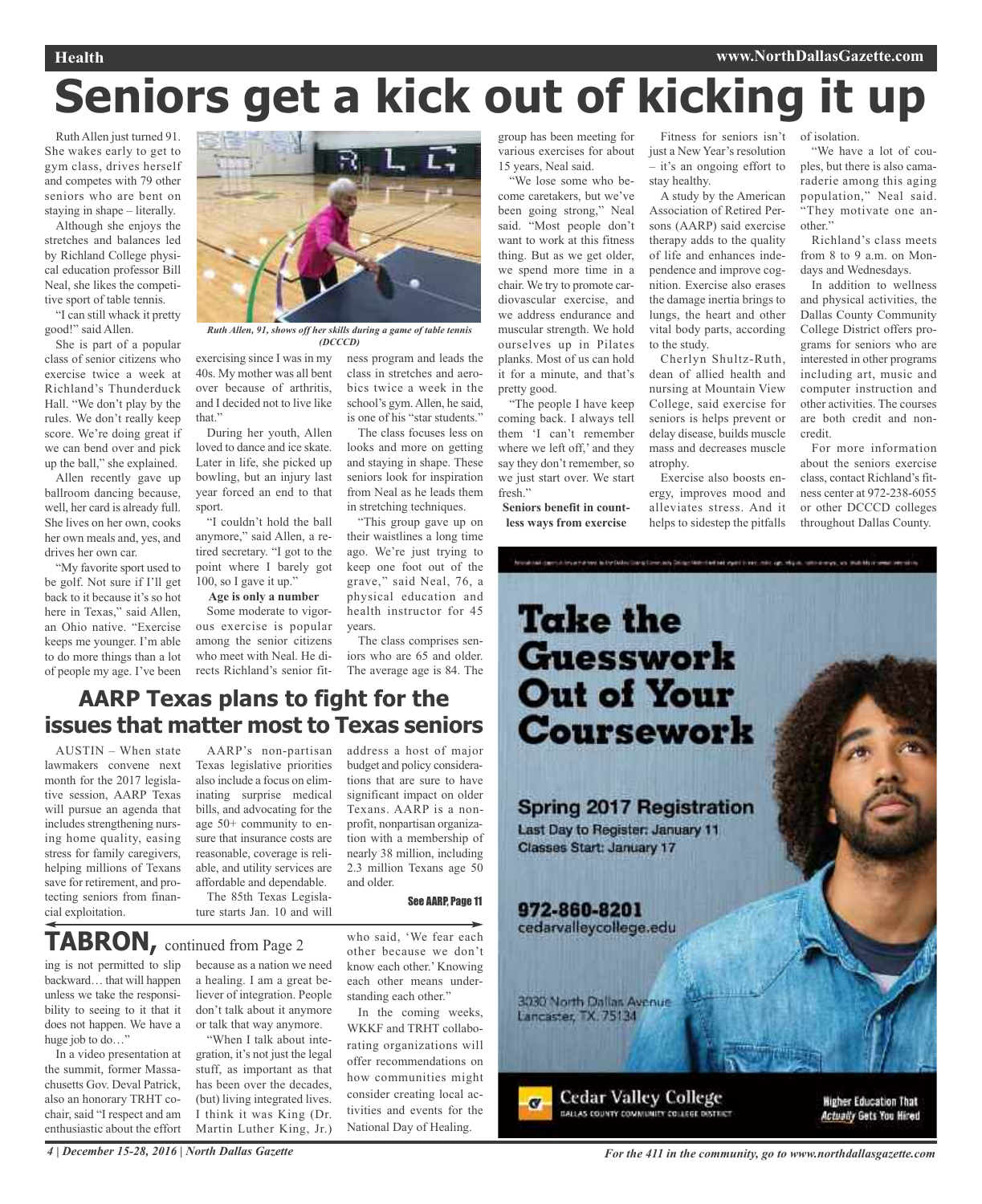#### **Community News**

# **Four North Texas cities unite to request water rate relief**

Garland, Mesquite, Plano and Richardson have paid \$178 million for unused water under outdated rate methodology The Mayors of Garland,

Mesquite, Plano and Richardson, in an unprecedented move, today announced that their cities are asking the Public Utility Commission (PUC) to conduct a review of their water rates with the North Texas Municipal Water District (NTMWD).The cities are taking this action because the rates set by the NTMWD under the sixdecade old water supply contract are discriminatory,



are inconsistent with water conservation and are not in the public interest. As a re-

sult, the four cities have paid a total of \$178 million for water they did not use.

millions of dollars at the expense of our taxpayers because the North Texas Municipal Water District's current rate methodology is outdated and does not incentivize water conservation,'" Plano City Manager Bruce D. Glasscock said. "Member cities pay according to a 'take or pay" system that is based on our greatest single year of use. This level cannot be reduced, regardless of whether or not the city uses the entire amount of water it is paying for."

For Garland, Mesquite, Plano and Richardson, the greatest use took place during a time when water conservation was not anticipated. Years of drought and the successful adoption of

"We are losing tens of water conservation strategies have changed the amount and way water is used; and it is unlikely the cities will ever again use the minimums that were set by their greatest annual usage.

"We filed this water rate review to seek a rate methodology that is equitable, encourages conservation and serves the region's long-term interest," Glasscock said.

The NTMWD is composed of 13 NTMWD member cities and includes approximately 34 NTMWD customer cities. The customer cities have individual contracts with the NTMWD and some of their effective rates are lower than some of the member cities. At the same time, the cost of water is rising as the NTMWD

has raised water rates 69.8 percent since fiscal year 2012. Additionally, it plans to raise rates by approximately 10 percent per year for the next seven years.

"For many years, we have been trying to rectify the disparity in the effective rates that currently exist," Glasscock said. "We have actively participated in every possible process to seek a solution that all 13 member cities and the water district could agree upon. But it is evident that due to our lack of bargaining power with the North Texas Municipal Water District, negotiating among ourselves will not result in the much needed changes. Asking the Public Utility Commission for this review is the next step."

# **Institute details new domestic violence data for Dallas task force**

A new report by UT Dallas' Institute for Urban Policy Research (IUPR) gives a detailed picture of domestic violence in Dallas that includes 15,000 calls to police and a shortage of shelter rooms and beds for victims.

The institute's second Annual Summary Report for the Dallas Domestic Violence Taskforce provides metrics needed to track the City of Dallas' progress in addressing domestic violence, Mayor Mike Rawlings said at a City Hall event to release the report.

"We care about this issue and that's why we're meas-

#### uring it," Rawlings said. "It's the longitudinal nature of data that's important. Is it going up or going down? We're starting to build that<sup>"</sup>

It's the second year that the IUPR, a research group in the School of Economic, Political and Policy Sciences (EPPS), has collected the data and completed a report. Researchers included Dr. Denise Paquette Boots, IUPR senior research fellow and program head and associate professor of criminology; Dr. Tim Bray, director of the institute and clinical professor of criminology; and Anthony Gal-

van, associate director of IUPR for research and operations. Communities Foundation of Texas, The Dallas Women's Foundation, Mary Kay and Verizon sponsored the project.

The researchers collected data from the Dallas Police Department, Dallas District Attorney's Office, the courts, domestic violence shelters and referral agencies, the Dallas City Attorney's Office and elected officials. The data includes domestic violence 911 calls, cases filed and victims turned away from packed shelters from June 2015 through May 2016. Boots

highlighted how the findings changed from those in last year's report, including: • Five intimate partner

homicides, down from 10. • 500 prosecutions that

included additional penalties when strangulation was involved in the offense, up 198 percent from the previous year.

• The Dallas Police Department responded to 15,124 domestic violencerelated calls, up from 14,781.

• 5,765 misdemeanor arrests, a 3 percent decrease. • 1,458 felony arrests, a



*UT Dallas researchers presented their report on domestic violence at a recent City Hall event to release the findings. From left: Dr. Tim Bray, director of UT Dallas'Institute for Urban Policy Research and clinical professor of criminology; Dallas City Council member Tiffinni Young, vice chair of the Dallas Domestic Violence Taskforce; council member Jennifer Staubach Gates, chair of the task force; Dr. Denise Paquette Boots, IUPR senior research fellow and program head and associate professor of criminology; and Anthony Galvan, IUPR associate direc-***See TASK, Page 6** *projessor of criminology; and Anthony Galvan, ICFK associate airections. (Photo courtesy of the City of Dallas)* 

# **FORWARD,** continued from Page <sup>1</sup>

can come true just like mine did, if they're willing to work hard and don't give up," said Acy. "There were times I felt like throwing in the towel, but I knew that wouldn't get me anywhere. So I hung in there; stayed the course, worked hard and never gave up on my dreams."

Evolution Academy was just the right place for Acy to share his message of perseverance. Founded in 2002, by

## award-winning educator, Cynthia Trigg, Evolution Academy is a Texas public charter high school serving

at-risk students grades 9-12, with campuses in Richardson (main campus), Houston and Beaumont. Some of the students at Evolution Academy have had challenges with the traditional school setting, but are taking advantage of the flexible scheduling, accelerated learning, job-readiness and technological advances offered by the school.

With its mission at the forefront, Evolution Academy has an academic offering that is unmatched by other public, charter or private schools. With a low student-teacher ratio of 18:1, the progressive charter school is able to offer one-on-one attention with a mix of traditional and computer-based instruction, which is what many students need to advance to the next level. Through the use of advanced educational technology, stu-

dents are able to earn up to ½ credit hours every nine weeks, which allows them to catch up or graduate early.

The main campus in Richardson boasts more than 50,000 square feet and includes a science lab, fitness center and wellness program, piano lab, culinary arts program, full-service cafeteria and a state-of-theart music studio where students can write and produce music. The school also offers multiple career and technical education courses

that prepare students for certificates in professional fields such as medical billing and coding and video game design.

Evolution Academy has been educating Texas students for more than 14 years and has experienced a great deal of success, graduating more than 3000 students and expanding four times. The school also offers a flexible four-hour school day, where students attend Monday - Friday from 7:45 a.m. to 11:45 a.m. or 12:20 p.m. to

4:20 p.m. Evolution Academy graduates have gone on to graduate from some of the top colleges and universities in the country, enlist in military service and embark on productive careers in the workforce.

Evolution Academy has open enrollment year-round for high school students, grades 9-12, on all three campuses. Students can enroll online at www.evolutionacademy.org or visit one of the campuses to enroll in person.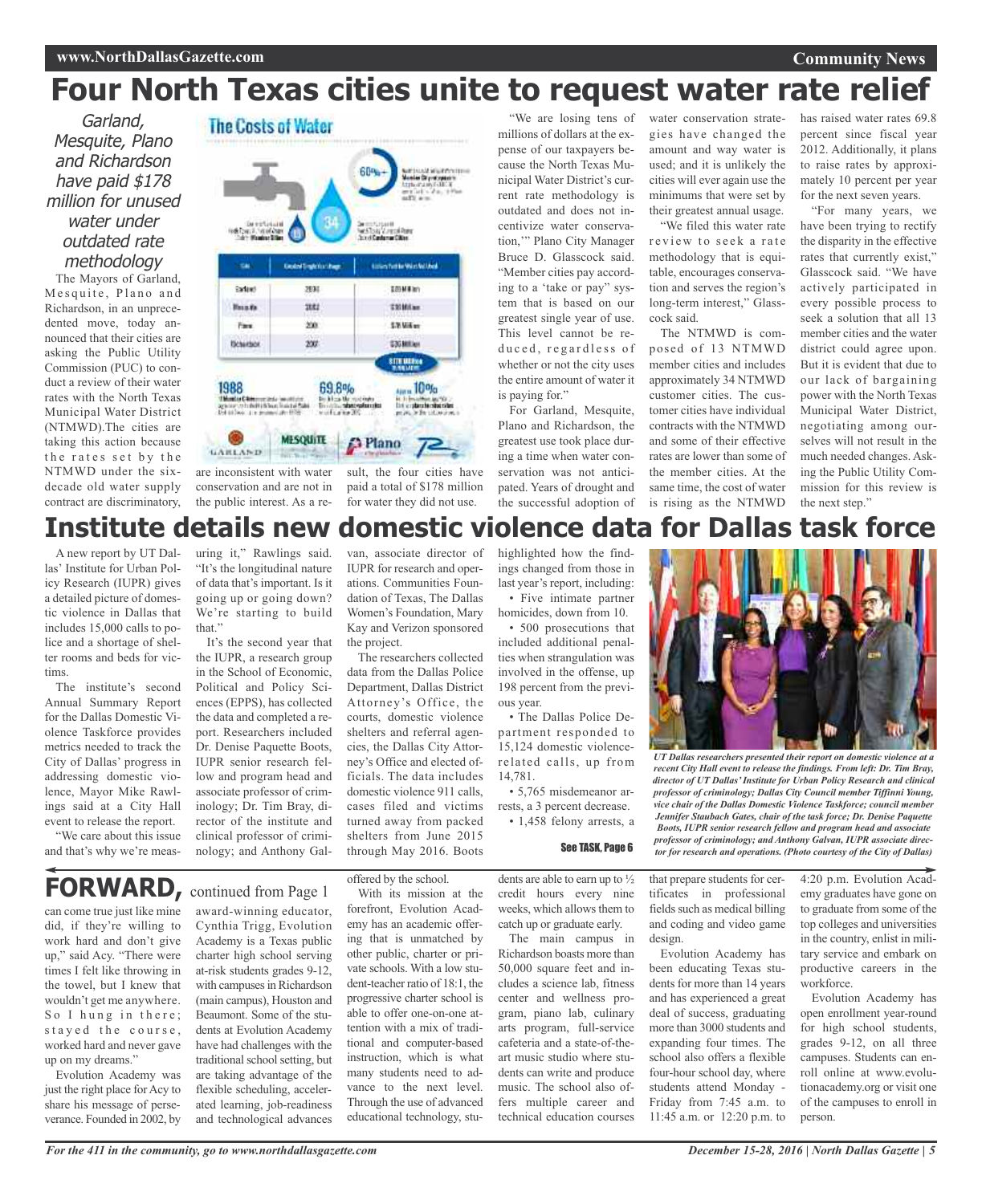# **Holidays are a time apply to district programs, give back**



The Dec. 3 Discover Dallas ISD Fair was a great opportunity for parents to engage with schools, teachers and principals to learn about all the great programs and opportunities that exist in the district and particularly within District 6.

Thank you to all the parents and families who braved the weather to take an active role in helping make an informed decision about the best-fit school and program for your student in the Dallas Independent School District. For those who were unable to attend, please be encouraged that Dallas ISD is continuing the work initiated at the Discover Dallas ISD Fair with campus open houses and information sessions.

Leslie A. Stemmons Elementary is one of the many schools featured at the recent Discover Dallas ISD fair. Stemmons offers pre-K for four-year-olds, one-way dual language for English language learners and has enrichment clubs for art, modern band and student council among others.

Stemmons, which was issued a "Met Standard" school accountability rating from the Texas Education

Agency, has teachers and administrators who are committed to increasing academic achievement for all students through purposeful team planning centered on curriculum alignment and data-driven instruction. These efforts resulted in distinctions awarded for Top 25 percent in Student Progress, Top 25% in Closing the Student Achievement Gap and Top 25 percent in Postsecondary Readiness as well as English Language Arts and Science. Part of Stemmons' formula for success has been its active approach to forging relationships with parents and community to ensure students receive the structure

and support they need. For more information about Stemmons Elementary, visit www.dallasisd.org/stemmons or call 972-794-4900 to set up an appointment to tour the campus or obtain dates and information regarding open houses and enrollment.

Be reminded that District 6 has a wide range of programs like Carter and Kimball's Collegiate Academies, Terry and Brashear's two-way dual language offerings or the D.A. Hulcy STEAM Academy, a Dallas ISD Transformation school. I encourage you to contact that particular school to learn more about their programs and offerings.

Please note that as you are exploring these opportunities, lasisd.org/page/40326.

it is important to be aware of the upcoming deadlines and submission periods for application and enrollment to many of these programs for the 2017-2018 school year.

The application period is open now through Jan. 31 to apply to attend a Dallas ISD magnet school, transformation school, Two-Way Dual Language program or collegiate academy for the next school year.

Below are more details on each type of school and program:

#### **Magnet school**

Dallas ISD is home to some of the nation's top magnet schools. Students applying to attend one of the district magnet schools must meet certain eligibility requirements.

Applications are a v a i l a b l e a t www.dallasisd.org/page/182.

#### **Transformation school**

Public school choice programs offer specialized academic programming, similar to magnet schools. Transformation schools are one of the new school choice categories that taps into students' individual interests, learning styles and aspirations. These schools do not have academic entry requirements – they are open enrollment for students across the district, but space is limited.

Applications are a v a i l a b l e a t www.dal-

**Collin College receives a mult-year grant from Capital One**

Collin College is the recipient of a three-year, \$318,000 grant from the Capital One Foundation to create a Technology Career Pathways Preparation Academy. The creation of noncredit to credit and credit to noncredit career pathways will bolster employability and transferability of skills of Collin College students in high growth technology businesses and industries.

The multi-year grant is scheduled to kick off early spring 2017 with information sessions and will invite



collaboration with several Collin County communitybased organizations and technology businesses. "This grant, as well as our

participation in the Capital

One workforce cohort, will empower us to create life changing technology professional pathways in part-

See GRANT, Page 16

**Two-Way Dual-Language program**

The Two-Way Dual-Language program puts Spanishspeaking and English-speaking students in the same classroom, teaches them the same curriculum in both languages, and creates bilingual, bicultural and bi-literate students. Students in pre-K through first grade are eligible to enroll in the program. Learn more at www.dallasisd.org/duallanguage.

**Collegiate academies**

Students who attend a collegiate academy can earn up to 60 hours of college credit or an associate degree—at no cost to them—concurrently while earning a high school diploma.

Dallas ISD launched seven new collegiate academies and a P-TECH this school year, and will launch another 10 district collegiate academies for the 2017–2018 school year. Current eighth-graders

may apply at www.dallasisd.org/page/41447. Interested in donating

items to support Dallas ISD's Homeless Student population?

Dallas ISD is collecting holiday donations to give to the district's homeless students and their families.

The Dallas ISD Homeless Education Department is asking for the following itemsto be donated:

• Uniforms tops and bottoms (all sizes)

- Undergarments (all sizes)
- Winter outerwear (all sizes)
	- School supplies
	- Blankets and pillows
- Hygiene items
- Non-perishable foods and

canned goods • Laundry detergent

Donation collection sites are located at the following Dallas ISD locations:

• Administration Building, 3700 Ross

• Buckner Building, 2909 Buckner

• Service Center 2, 3701 S. Lamar

• Maria Luna Food Service Facility, 1515 Al Lipscomb Way

• Maintenance Services Northeast, 10121 Hermosa • Maintenance Services

Southeast, 1602 Santa Fe

• Maintenance Services Northwest, 1500 Singleton

• Maintenance Services Southwest, 310 E Overton

For more information, contact Dallas ISD's Volunteer and Partnership Services at (972) 925-5540 or partners@dallasisd.org. Those interested, can also visit dallasisd.org/partners.

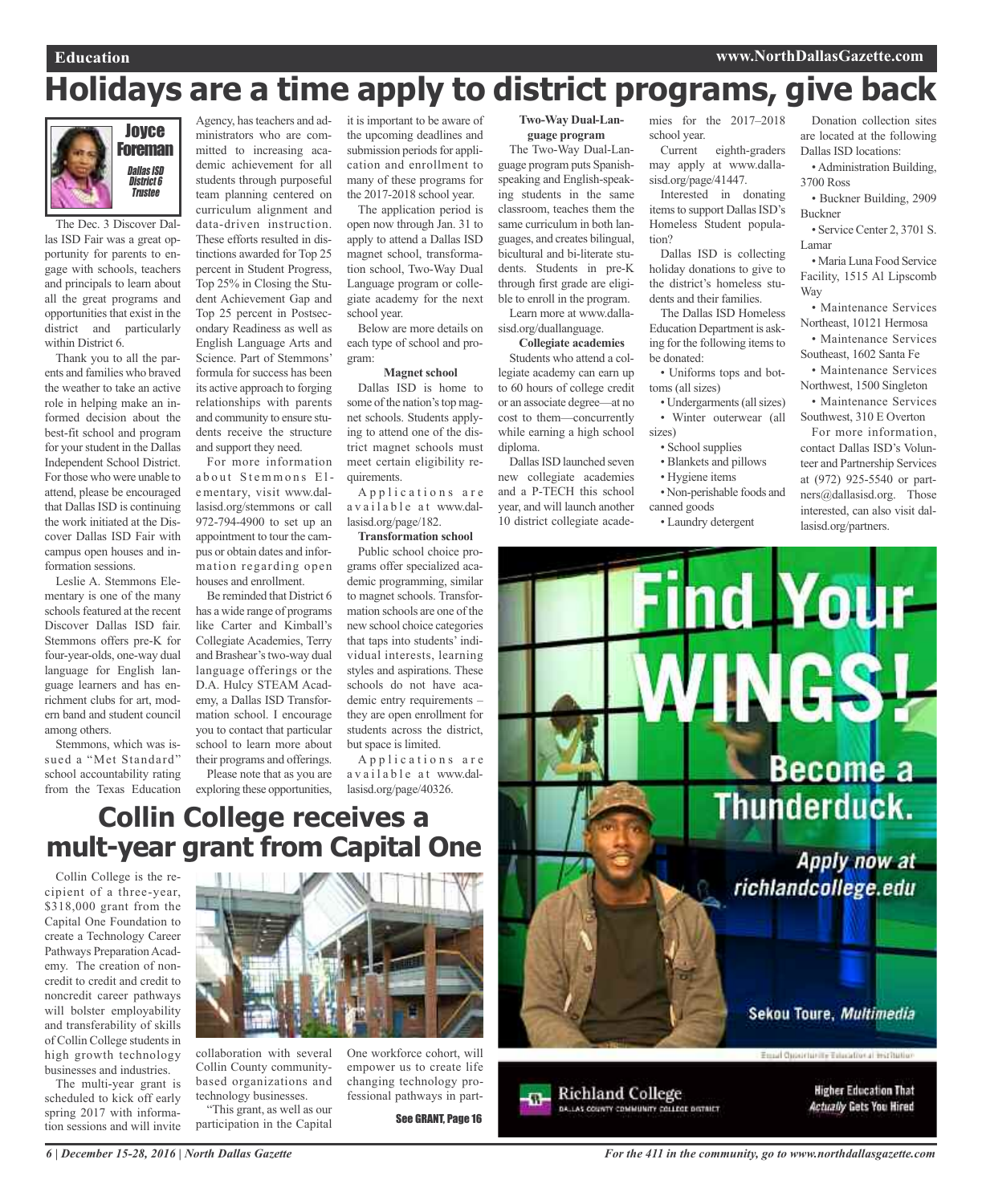# **Make this the year to celebrate the 12 Days of Energy Savings**

The holidays can be a perfect time to consider the impact the environment takes all year long. Consider implementing one, two or all of these tips, courtesy of the City of Irving and the U.S. Department of Energy (DOE):

#### **Day 1: Get a Home Energy Audit**

This holiday, give the gift of energy savings by purchasing a professional home energy audit for someone. A home energy audit helps homeowners pinpoint where the home is losing energy - and what they can do to save money by checking for air leaks, inspecting insulation, surveying heating and cooling equipment and more. By making upgrades to a home following a home energy audit, customers could save 5 to 30 percent on energy bills.

#### **Day 2: Install a ProgrammableThermostat**

Don't pay for warm air while away from home. By installing and setting a programmable thermostat, homeowners can save money on energy bills.



Lowering a thermostat 10 to 15 degrees for eight hours can save 5 to 15 percent a year on heating bills. If traveling this holiday, be sure to program the thermostat for energy savings.

#### **Day 3: Maintain Your Fireplace**

It isn't the holidays without a crackling fire, but don't let money go up with the smoke. Proper chimney maintenance - including sealing the fireplace flue damper, caulking around the hearth, and installing tempered glass doors and a heat-air exchange system to blow warmed air back into the room - will help keep warm air in ther house and cold air out.



Before curling up on the couch in front of the window this holiday season, take steps to reduce heat loss. Weatherizing a home's windows can reduce drafts, and installing storm windows can cut heat loss through windows by 25 to 50 percent. Explore more tips for saving energy on your windows.

#### **Day 5: Take Advantage of Sunlight**

Use sunlight to one's advantage this winter. Open curtains during the day to allow sunlight to naturally warm a home, and close them at night to reduce the chill from cold windows.

#### **Day 6: Buy ENERGY STAR Electronics**

Are computers, TVs or other electronics on the wish list this holiday season? Ask for ENERGY STAR home electronics for instant energy savings. Depending on usage, an EN-ERGY STAR computer can save 30 to 65 percent more energy compared a computer without this designation.

#### **Day 7: Purchase Rechargeable Batteries and an ENERGY STAR Battery Charger**

When buying gifts that require batteries, consider purchasing rechargeable batteries - which are more cost-effective than disposable batteries - and an EN-ERGY STAR charger for them. In the U.S. alone, more energy-efficient battery chargers could save families more than \$170 million annually.

### **Day 8: Save Energy**

**in the Kitchen** Between holiday baking and meal preparation, a home's oven is probably working overtime. Cooking alone accounts for 4.5 percent of a home's energy use, and when factoring in other kitchen appliances, a kitchen's energy use can be as high as 15 percent. Take simple actions in the kitchen, such as using the correct-sized pots on stove burners to save about \$36 annually for an electric range or \$18 for gas and using the oven light to check on a dish's progress to prevent heat loss instead of opening the door. Learn to entertain in style without raising the energy bill.

#### **Day 9: Use LED Lights**

This holiday, light up with LED lights. In addition to being sturdier and more resistant to breakage, LED holiday lights also last longer and consume 70 percent less energy than conventional incandescent light strands. It only costs \$0.27 to light a 6-foot tree for 12 hours a day for 40 days with LEDs compared to \$10 for incandescent lights.

#### **Day 10: Install**

**a Light Timer** When decking the house in holiday lights, use timer controls to lower energy

consumption and save money. Timer controls allow homeowners turn lights on and off at specific times, while staying in the holiday spirit.

# **Day 11: Plug**

on repeat, the holidays can take a toll on a home's energy consumption. Even when lights and electronics are turned off, they still draw small amounts of energy - at an average cost of \$100 a year for American households. Plug electronics into a power strip, and turn it off to reduce energy bills.

#### **Day 12: Drive Your Way to Fuel Savings**

Whether driving across town to do errands or across the country to visit family, fuel costs can add up over the holidays. One way to reduce fuel consumption is to empty the car completely after each driving trip. An extra 100 pounds in a vehicle can increase gas costs by up to \$.08 a gallon.



# **Irving's Winter Break Camp begins on Dec. 19**

City recreation centers will offer a winter break camp for children in grades K–5 be-

A variety of activities will be offered in a fun and safe environment, including arts and crafts, gym games, field

Campers are asked to bring

a sack lunch each day. Morning and afternoon snacks will be provided.

Camp hours are 7 a.m. to 6 p.m. each day, with two oneweek sessions available during the following dates: Dec. 19-23 and Dec. 26-30. Each session costs \$95 per week. Parents may register children

for one week only, or for both sessions. Spaces are limited. Register in person at your neighborhood recreation cen-

ter, or online through ActiveNet. Please call your neighborhood recreation center for more details.

# **North Dallas Gazette** The most popular source for entertainment events!

North Dallas Gazette is the fastest growing destination. for DFW events, with more than 45,000 monthly enline readership, 10,000 weekly newspaper circulation, and 10.000 weekly aeweletter readership! Partner with North Dailas Gazene, and let us get the word out about your upcoming event!



#### **Holiday Decorations into Power Strips** From holiday lights to listening to Christmas carols

ginning Dec. 19. trips and more!

# **Introducing Plano's BEST neighborhoods...**

*Mayor Harry LaRosiliere and City Council recognized the first four neighborhoods in Plano to earn the BEST Neighborhoods Platinum level. Congratulations to the Country Place Plano, Kings Ridge, Lakeside and Whiffletree (V, VI, VII) neighborhoods. They have new signs to showcase the award at the entryways into their neighborhoods. Gold winners are Deerfield, Highlands North Plano, Highlands of Russell Park and Windhaven Farm 1. Silver winners are Forest Creek Estates and Glen Meadows. Does your neighborhood have what it takes to be recognized as a BEST Neighborhood?*

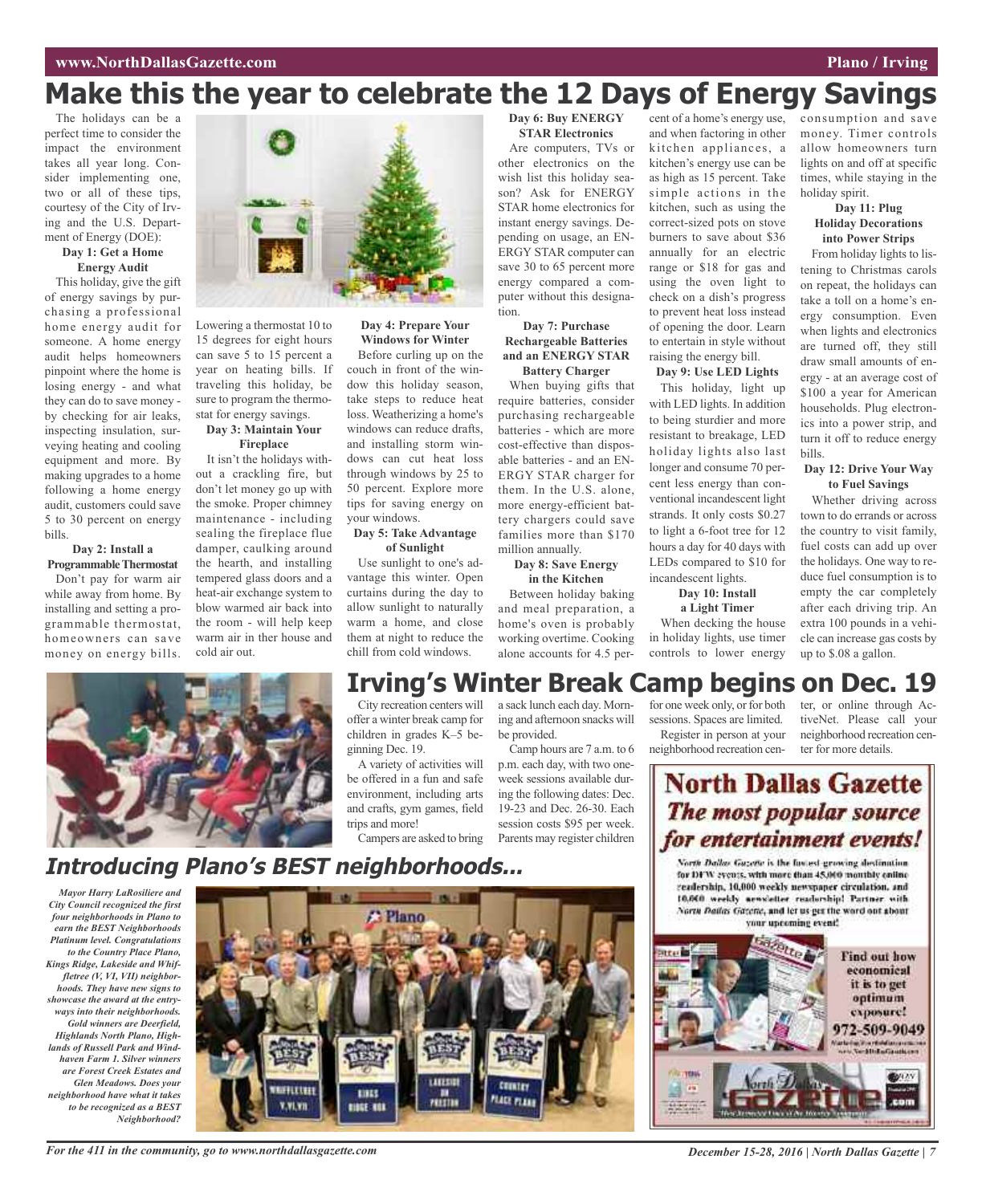#### **Community Briefs**

#### **ALLEN Senior Service Coalition meeting**

The Allen Fairview Chamber of Commerce extends an invitation to all business members who offer services or benefits to the growing senior demographic within our communities. The intention of this group is to form a coalition of service providers, communities and any businesses that cater specifically to the aging population.

The event is Friday, Dec. 16 at 8:30 a.m. at The Heritage at Twin Creeks located at 920 Stockton Drive in Allen.

#### **CARROLLTON The Carrollton Wind Symphony presents Holiday Concert – Dec. <sup>16</sup>**

The Carrollton Wind Symphony will present a Holiday Concert on Friday, December 16, at 7:30 p.m. The free concert will be held at Creekview High School (3201 Old Denton Road 75006). Come make the season merry for yourself. The Carrollton Wind Symphony



is an advanced performing group, directed by Artistic Director Jim McDaniel and Associate Director Jim Moen. The ensemble currently performs some of the most challenging music written for concert band.Additional information is available at carrolltonwindsymphony.org.

#### **Winter Wonderland at the library**

Come by the Library to meet Santa and read stories with Mrs. Claus! The whole family can also enjoy decorating gingerbread cookies. Join us on Monday, Dec. 19 from 10:30-11:30 a.m. at Hebron & Josey Library (4220 N. Josey Lane). For more information, visit cityofcarrollton.com/library.

# **GARLAND Remembering the**

**2015 tornado** On Saturday, Dec. 26, 2015, an EF4 tornado ripped through north Texas, including parts of Garland. The tornado struck at 6:45 p.m. near Interstate 30 and the President George Bush Turnpike. More than 1,100 structures, including homes, apartments and businesses, were damaged or destroyed. Vehicles were swept off a highway overpass, taking the lives of nine people.

The City of Garland will pause to remember those who were impacted at 11 a.m. Monday, Dec. 26, 2016 at John Paul Jones Park, 4099 Zion Road

Those planning to at-

#### tend should email EDattomo@GarlandTX.gov or call 972-205-2471.

#### **PLANO Bowl with Santa at Main Event this Saturday**

Santa is leaving the North Pole a week early to strap on his bowling shoes and hang out with kids of all ages at Main Event Entertainment, including the Plano location at 3941 Central Expressway.

This Saturday, Dec. 17, visit from 2-4 p.m. to bowl a few frames with jolly St. Nick. The Big Guy promises to be available for photos and last-minute requests!

"The holidays are for family, friends and fun, and Main Event is the perfect place for all three," said Becky Johnson, Chief Marketing Officer of Main Event Entertainment. "And this Saturday, Santa will be dropping in for a couple of hours to show off his bowling skills. It's going to be a special pre-Christmas treat just for our guests."

Main Event's unique "Eat.

Bowl. Play." experience features state-of-the-art bowling, multi-level laser tag, interactive and virtual video games, a high ropes adventure course and other fun activities, along with delicious chef-inspired food, creative cocktails, beer and wine.

Santa is only visiting on Dec. 17, so head out to your favorite Main Event and let the fun begin! No reservations necessary.

#### **RICHARDSON "The Trial of Ebenezer Scrooge" Continues Through Dec. 18 at The Core Theatre**

Thursdays through Saturdays at 8 p.m.; Sunday matinees at 3 p.m. Tickets are \$20 for adults and \$10 for students and seniors. For more information, visit www.thecoretheatre.org/. The Core Theatre, a nonprofit organization funded in part by the City's Cultural Arts Commission, is located at 518 W. Arapaho Rd., Ste. 115.

**TASK,**

#### continued fromPage 5

12 percent decrease.

• 178 protective order violations, a 19 percent increase.

• 10,154 men, women and children turned away from shelters due to lack of capacity, up 34 percent.

• An average of 179 victims served in emergency shelters each month, up 18 percent.

The report also included results of a survey of task force members' highest public policy priorities. Top responses included more funding, shelter capacity and services for victims. Despite the prevalence of domestic violence, Boots said the good news is that Dallas is taking an innovative, team-based approach toward solutions and the sharing of resources.

# **McKinney Fire Dept. offers safety tips for Christmas season**

McKINNEY – The McKinney Fire Department (MFD) recommends residents protect themselves as they deck the halls this holiday season. A small fire that spreads to a Christmas tree or starts with a Christmas tree can grow large very quickly.

On average, 260 home fires begin with Christmas trees each year, resulting in 12 deaths, 24 injuries and \$16.4 million in property damage according to NFPA. An additional 150 home fires per year begin with holiday lights, candles and other decorative lighting, causing another eight deaths, 16 injuries and \$8.9 million in property damage each year.

"If you choose to use a real tree, water your tree daily," said Deputy Fire Marshal Andrew Barr. "Most often, electrical

shorts or open flames from are only for indoor or outcandles start tree fires. Dry and neglected trees are the most vulnerable to a fire".

View this safety video and follow the recommended safety tips for your Christmas tree. www.youtu.be/NDq7acN0a  $Fe$ 

· Choose a tree with fresh, green needles that do not fall off when touched.

· Before placing the tree in the stand, cut two inches from the base of the trunk.

· Make sure the tree is at least three feet away from any heat source, like fireplaces, radiators, candles, heat vents or lights.

· Make sure the tree is not blocking an exit. · Add water to the tree

stand. Be sure to add water daily.

· Use lights that have the label of an independent testing laboratory. Some lights door use.

· Replace any string of lights with worn or broken cords or loose bulb connections. Read manufacturer's instructions for number of light strands to connect.

· Never use lit candles to decorate the tree.

· Always turn off Christmas tree lights before leaving home or going to bed.

Dispose of your tree after Christmas. Dried-out trees are a fire danger and should not be left in the home, garage, or placed outside against the home. McKinney citizens can leave their Christmas trees by the curb on their regular scheduled trash pickup day.

By taking simple steps, your chances improves greatly. For additional information, visit www.mckinneyfire.org or www.nfpa.org.

THE BLACK ACADEMY OF ARTS AND LETTERS Featuring Awaji Johnson, Alicia Aziza Anhk, Gods Ink, Annika Michelle, Alex The Great, Prudence The Auset, Roderick Parker Friday, December 16 & Saturday, December 17 | 9pm **Clarence Muse Café Theatre** Physical Address: 1309 Canton Street Dallas, Tx 75201  $= 510$ Hosted by Board Member April Spigner. Have

The Shack conducts of Arts and Letters by 2001-2027 First Senate programs are interacted in part by the City of Dalma<br>Affine Aff Cultural ATMs, Bluestiness Philad Instant The Datas, Weekly, The Romanova Booksen, New York (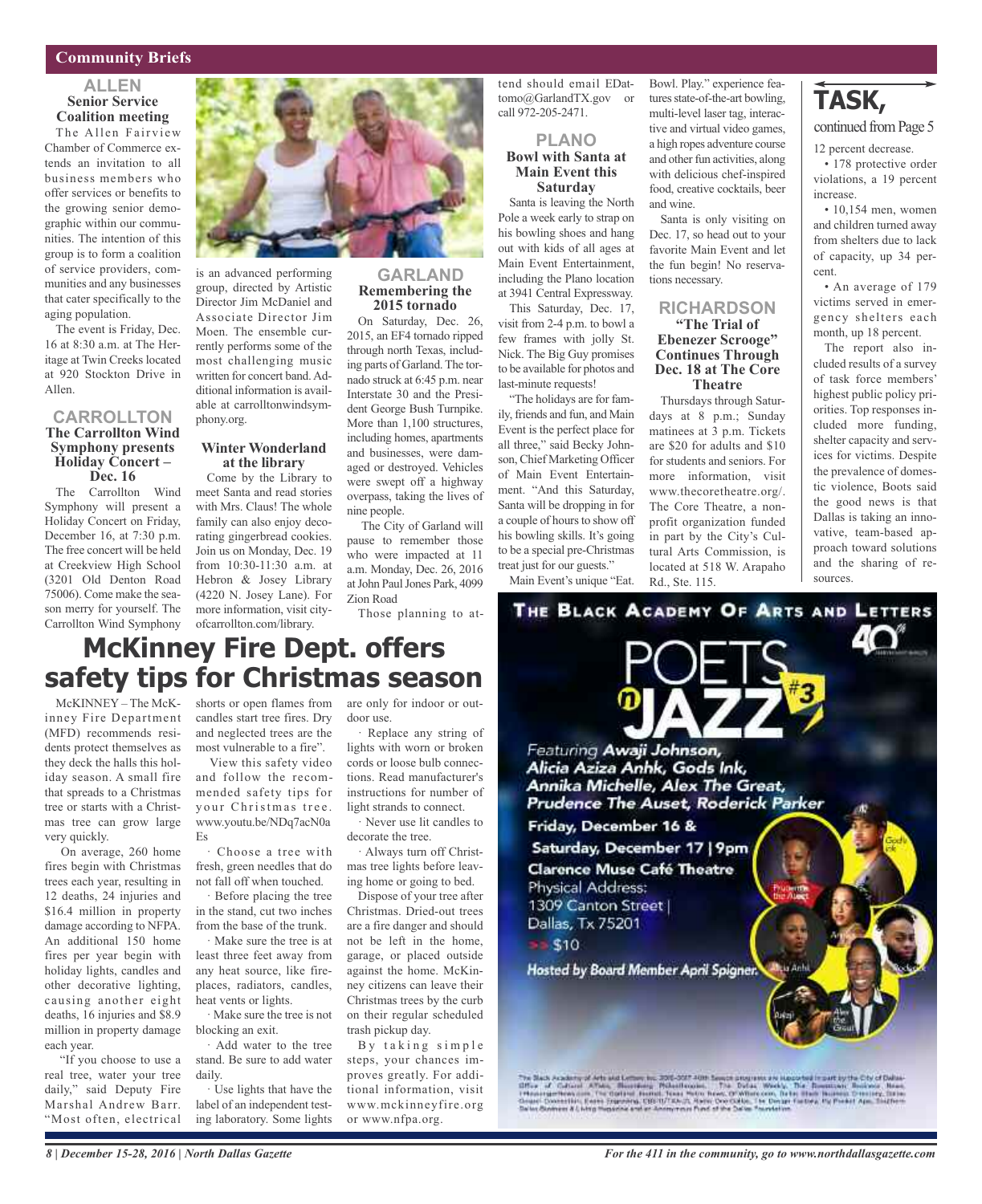# **TeCo's Black Nativity is again a holiday treat**

By Ruth Ferguson *NDG* Editor

TeCo Theatrical Productions is hosting their 11th annual presentation of Langston Hughes' Black Nativity on stage now through Dec. 18 at Bishop Arts Theatre Center. Once again, it is a family holiday treat celebrating a message of faith as the center point of the Christmas season. It provides an opportunity to refocus on the reason for the season.

Every year TeCo brings in different directors to add their spin on the African-American holiday classic. This year Lisa B, trained at Texas Tech who has worked across the country as an actress, acting coach, and producer is the director.

Act I offer a reverent look at the holy occasion of the birth of Jesus Christ. The songs featured include fa-



*TeCo's Black Nativity celebrates the Birth of a Savior. (Image: TeCo)*

miliar holiday hymns as Angela Blair with her well as others less known. The highlight of the Act I

included the appearance of Kenja Brown. For the amazing vocal talent and the singing and humor of

# ucts that address three core **NDG Christmas Gift Guide**

By Ruth Ferguson *NDG* Editor

The big day is getting closer, but you still have time to get the right gift for the ones you love. Here is *NDG's* annual Christmas Gift Guide, We have spotlighted tech, beverages, fashion and more gift ideas.



No more deadhead when you are ready to tune out the world and enjoy your music. **PowerGear Sound** does double duty as a protective charging case for your earbuds. Before you head out to the airport, just make plug your earbuds in with the integrated charging cable and drop it in your carry on bag or purse. Then you never have to listen to

the crying baby two seats over our the engine outside your window. One more bonus: take out the removable tray and you can plug in your Powerbeats! *Mycharge.com*



*Find gifts for last-minute holiday shopping at Macy's; Anne Klein Gold Clutch, \$48 (Photo: Business Wire)*

#### **Last minute Macy's gift ideas**

"Many people find themselves in need of a lastminute gift for someone on their holiday shopping list or enjoy waiting until the final moment to pick out that perfect present," said Kathy Hilt, senior vice president of My Stylist@Macy's. One of their items for the fashion diva on your gift list isthe Anne Klein Gold Clutch.



**Juicy Couture 'Viva La Juicy' Fragrances - \$94**

Give a toast to the women in your life with Viva La Juicy Rosé from Juicy Couture. With notes of pink blossoms, citrus, and amber in this fabulous fragrance, it's a feminine yet playful pick that's perfect for the holidays. *Macys.com*

**Tech21 iPhone 7 and 7 Plus cases - \$49.95**

Since 2005, tech21 has been developing advanced, scientifically proven cases and screen shields for mobile, tablet and laptop devices worldwide. The company combines science, and engineering to create prod-

Chicago native, this is Brown's second appearance on the Bishop Arts stage. A Texan now, Brown has also appeared at Jubilee Theatre in Fort Worth. Aubrey Stephenson, whose duet with Blair at the end of Act I was a true standout of the show, is also a veteran of several productions at the Jubilee.

The appearance of Blair was an unexpected delight, and she truly elevates the spirit of the audience with her incredible vocal talent. A Dallas treasure who has gained national acclaim as an actress, singer and film producer, when Blair sings the audience is transported from a theatrical experience to a spiritual one.

Act II still keeps the focus on the good news of the birth of Jesus, but instead of the Biblical times, the story setting moves to a small church. Just as in Act

The ultra-thin and lightweight material absorbs and

proved scratch resistance. It's available in Rose Gold,

See GIFTS, Page 12

I, Brown and Blair continue to standout.

There are very few speaking parts, the story moves forward primarily through song and with the appearance of Praise Dancers, through dance as well. The spoken parts come in two forms: Biblical passages and exhortations from the minister in Act Two.

Michael Hubbard is serving again as the Musical Director and the talent he is presenting ranges from students with the W. E. Greiner Arts Magnet Middle School theater department to veterans of the DFW theater scene and the renown Blair. Once again another hall-

mark of TeCo is the diversity of the cast, lending itself to a feeling of an inclusive story of good news for all. The diversity extends itself to the dancers as well. In mainstream productions, dancers are typically of a certain size. However, these dancers celebrate the ability of all women to perform gracefully.

Black Nativity is on stage at the Bishop Arts Theatre Center tickets available in advance for \$18 and \$22 at the door. The tickets are available by phone at 214- 948-0716 or by visiting www.bishopartstheatre.org. Discounts are available for groups of 15 or more. Free parking is available along Tyler and at the corner of 10th & Tyler behind Grace Temple Baptist Church.



*Do you have an upcoming event? Contact NDG Entertainment at marketing@northdallasgazette.com*

*December 15-28, 2016 | North Dallas Gazette | 9*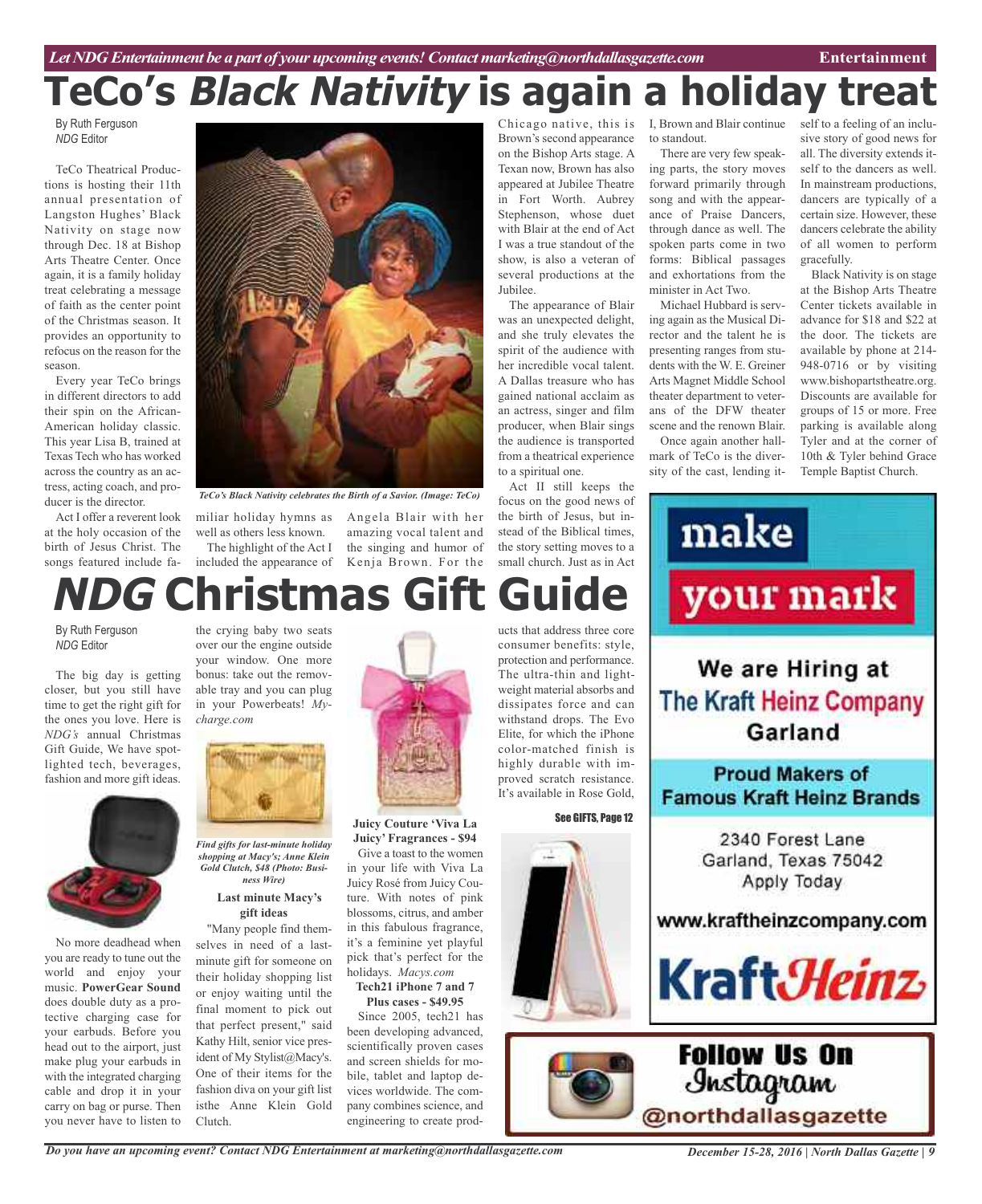

*Mariah Carey and Lionel Richie are slated to perform in Dallas on May 15 (Photo: Wikipedia)*

# **GIFTS**, continued from Page 9

Gold and Silver and with a 6.6 foot drop protection. Whichever you choose your device will be stylishly secure! *Tech21.com*



**Deck Of Scarlet** Every other month, Deck of Scarlet members receive a new palette designed by an Artist-in-Chief (aka popular YouTube artist) every other month for \$29.95. The spotlighted artist will also provide tutorials and exclusive tips, giving members

more ways than one to use the products inside. Gone are the days of purchasing 37 products to achieve the perfect beauty look. *Deckofscarlet.com*



#### **Bomb Coffee**

A must-have for the coffee lover on your list who wants quality coffee with a punch! BOMB Coffee comes with twice the amount of caffeine of a regThe veteran owned company carefully roasts, 100 percent Robusta beans delivering a satisfying sip and the highest caffeine jolt available in the world. *Bombcoffee.com*

ular cup of coffee from hand picked Robusta beans to ensure that quality and flavor are not compromised.



**Malt Shop Cookies**

The most personal gifts are the ones of warmth and simplicity. Malt Shop Cookies provides both. Upon receiving the package, the recipient will open to a customized Gift Bag or

## **Neiman Marcus hosts holiday window show**

Neiman Marcus Downtown has partnered with Lightwire Theater to present a unique and interactive window display Dec. 16 - 23. Each evening for eight days Lightwire Theater will perform an exclusive mini performance of A Very Electric Christmas in the Neiman Marcus Main Street window. Performances will be from 5:30 p.m.- 6:30 p.m., Dec. 16, 19, 20,21, 22, and 23. Dec. 17 and 18, Lightwire will perform from 5 p.m. - 6 p.m.

The famous Neiman Marcus windows will be transformed into a stage that audiences of all ages will enjoy while celebrating the holiday



season. The delightful holiday presentation will leave children wide-eyed with delight and warm even the smallest of hearts while creating luminescent magic in the windows. Set to timeless holiday hits, all who watch are sure to be entertained.

Featured as semi-finalists on America's Got Talent and winner of TRU TV Network's Fake Off, Lightwire Theater is internationally recognized for their signature brand of ElectroLuminescent Artistry and Poignant Storytelling. A complete fulllength performance of their holiday classic A Very Electric Christmas will be presented at the Winspear Opera House on New Year's Day at 4 p.m.

Visit www.attpac.org to purchase tickets to the full performance at 4 p.m. on Jan. 1 at the AT&T Performing Arts Center Winspear Opera House in downtown Dallas Arts District.

# **Lionel Richie and Mariah Carey performing at American Airlines Center on May 15**

LOSANGELES – Multiplatinum-selling artists, multiple Grammy Awardwinners and music icons, Lionel Richie and very special guest Mariah Carey announced today they will tour together for the first time ever on the All The Hits Tour. Produced by Live Na-

tion, the 35-show date tour will start on Wednesday, March 15 in Baltimore, MD at Royal Farms Arena and visit cities across North America including New York, Los Angeles, Chicago, Toronto, Vancouver, Seattle, Oakland, Dallas and more. Tickets go on sale

Gift Tin with a personalized photo and message. The taste of the malted milk cookie will then deliver a

Saturday, Dec. 17 at www.Ticketmaster.com.

AT&T brings you to the front of the line for the All

The Hits Tour. AT&T priority presale ticket access begins Tuesday, Dec. 13 at 10 a.m. local time through  $AT&T$ Thanks program. For com-

forgotten flavor and treasured memory of Malt Shops, Soda Fountains, and Diners.

plete presale details visit www.att.com/frontoftheline.

Citi is the official credit card sponsor of the All The Hits Tour. Citi cardmembers can take advantage of a special pre-sale opportunity beginning onThursday, Dec. 15 at 10 a.m. local time.

Available in Chocolate Chip, Mocha Chocolate, and Double Chocolate. *Maltshopcookies.com*



**Enter to Win! Ticket Giveaway**

*NDG Entertainment Ticket Giveaway!!! Follow North Dallas Gazette on Facebook, Twitter and Instagram to keep up on all the latest!!!*

*10 | December 15-28, 2016 | North Dallas Gazette*

*Do you have an upcoming event? Contact NDG Entertainment at marketing@northdallasgazette.com*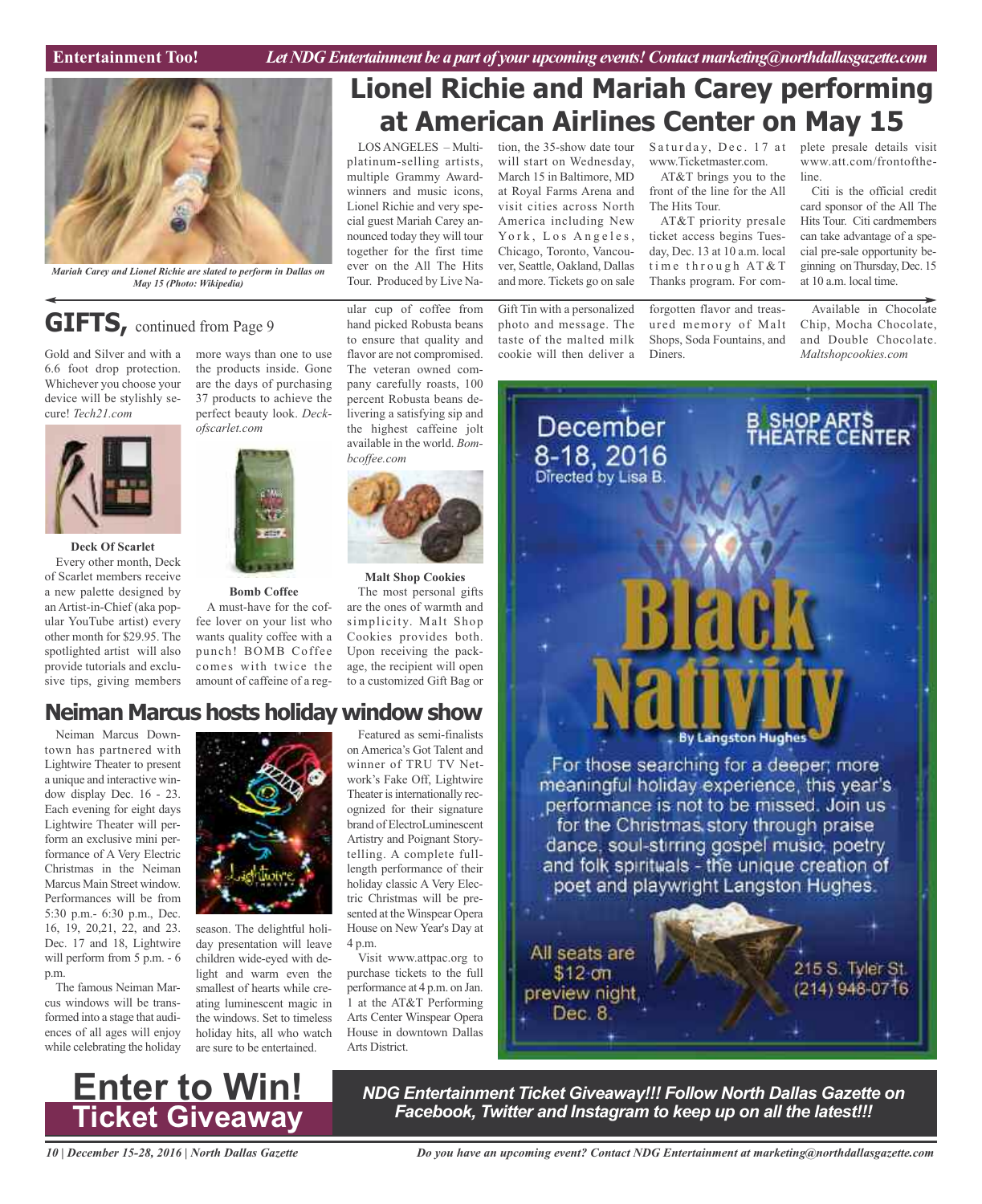### **AARP,** continued from Page <sup>4</sup>

AARP Texas Director Bob Jackson and Advocacy Manager Rob Schneider will lead a team of policy experts who know their way around the Capitol. Among them are: Amanda Fredriksen, Tim Morstad, Joe Sánchez, and Blake Hutson. In addition, any number of AARP volunteers like Charlene James, the AARP Texas president, will often be present during the 140-day session.

"Texas lawmakers will have enormous opportunities in 2017 to make meaningful and enduring improvements to the lives of older Texans," said Jackson. "AARP will be a strong voice for consumers and older Texans as we work with legislators and Governor GregAbbott on a host of issues that matter most to Texans."

Here's an overview of some of the issues that we're discussing with legislators:

Nursing Home Quality and Safety: Texans deserve

high-quality care for their loved ones. Unfortunately, the quality of care in Texas nursing homes -- where roughly 93,000 people currently reside -- is below par and the potential for harm to nursing home residents is too great.

AARP supports a number of reforms that would hold the state's 1,200+ nursing homes accountable for harming residents, enforce and escalate penalties for repeat offenses, and help Texas regain control of nursing home regulation.

#### **Family Caregivers**

• CARE Act. More than 3 million Texans are caring for a parent, spouse or other loved one as an unpaid caregiver. AARP Texas urges lawmakers to enact the Caregiver Advise, Record, Enable (CARE) Act. The proposal would ensure that caregivers know what to do to safely look after a loved one as they transition home after a hospital stay.

• Respite Programs.

AARP Texas supports funding for programs that give caregivers a break to visit the doctor themselves, go to the store or attend a child's school program. It's an important and cost-effective way to help caregivers look after their own physical and emotional health.

• Home- and Communitybased care services. These services enable seniors and those with disabilities to get the care they need without being forced into a costly nursing home.

Funding home and community care services and paying a fair wage to the attendants who provide this care helps older Texans age in place, staying in their own homes longer.

Retirement Security: To encourage individual responsibility in saving, AARP Texas supports a legislative "work and save" proposal that would create a website to connect employers and workers with lowcost savings plans that allow voluntary payroll deduction and let workers take their savings to their next job. Action is needed because today more than 5 million Texans don't have access to a workplace savings plan.

Elder Financial Exploitation: Texas lawmakers can reduce this growing type of elder abuse in the state by creating more community coordination centers to help exploitation victims, strengthening adult protective services laws, and training and empowering financial professionals to identify and stop potential exploitation before it happens.

Surprise Medical Bills: AARP Texas seeks to protect people from surprise medical bills because the unexpected costs can drive even insured families into financial hardship. The Legislature can work to keep consumers out of medical billing disputes between insurers and doctors, and it can allow patients of neighborhood emergency clinics the right to challenge surprise medical bills.

**CASH TODAY!!!** 

Fair Price Offer For Oil and/or Gas Royahy Small "NET" Revenue Interest



**No Matter How Small** 

Fax Information To: 972-509-9058 Call: 972-432-5219 (Leave Message)

Friail: inquiries1909@gmail.com

# LET US HEAR FROM YO **Send stories and suggestions to**

**editor@northdallasgazette.com For advertising quote print or web opportunity@northdallasgazette.com**



A TICKETSURANCE MEMBERSH P PLAN SUBSIDIZES THE COST OF FEES AND FINES RESULTING FROM AN ACCIDENTAL INFRACTION OF YOUR LOCAL OR STATE LAW

A TICKETSURANCE **PLAN CAN PROTECT** YOUR BUDGET FROM UNEXPECTED, **COVERED SITUATIONS** LIKE:



miscanno O quistarane O fortunumitamente O virginimismus million which contains the first state we have all

# **TRUMP,** continued from Page <sup>3</sup>

ulate labor markets and enforce labor legislation.

The minimum wage was stuck at \$5.15 an hour for ten years before it was increased in 2007. Then, Congress approved a three-step increase, raising the wage to \$5.85 an hour in July 2007, then \$6.55 an hour in 2008, finally increasing to \$7.25 an hour in 2009. It has been stuck there ever since. President Obama has recommended an increase of the minimum wage to \$10.10 an hour, less than the \$15 an hour that many activists are advocating through the Fight for Fifteen. Puzder does not think the minimum wage should be more than \$9 an hour. He also opposes Obama Administration efforts to give overtime pay to more workers.

It would be crass to say that Puzder purchased his position, but it is important to note that he contributed more than \$300,000 to the Trump campaign. His nomination is consistent with that of Oklahoma attorney general Scott Pruitt, a climate change denier, to head the Environmental Protection Agency. Just as Pruitt has no intention of protecting the environment, prioritizing energy production over environmental protection, Puzder has no intention of advocating for or protecting workers.

Lots of people who voted for Mr. Trump swear they aren't racists and say they simply voted for "change." If Mr. Trump and Mr. Puzder have their way, they'll get chump change for hourly pay. Is that the change they want to believe in?

*Julianne Malveaux is an author and economist. Her latest book "Are We Better Off? Race, Obama and Public Policy" is available via www.amazon.com for booking, wholesale inquiries or for more info visit www.juliannemalveaux.com.*



### **We buy 1998-2006 Models**

- *• Must be in good running condition*
- *• Title must be free from liens*
- *• Easy steps to follow, hassle free selling processing. No ad posting, no games with dealership sales.*

*• Quick transaction, you get your cash fast. We pay you on the spot.*

**Call today for appointment at your location 1-972-432-5219 Leave message if no answer, someone will get back to you.**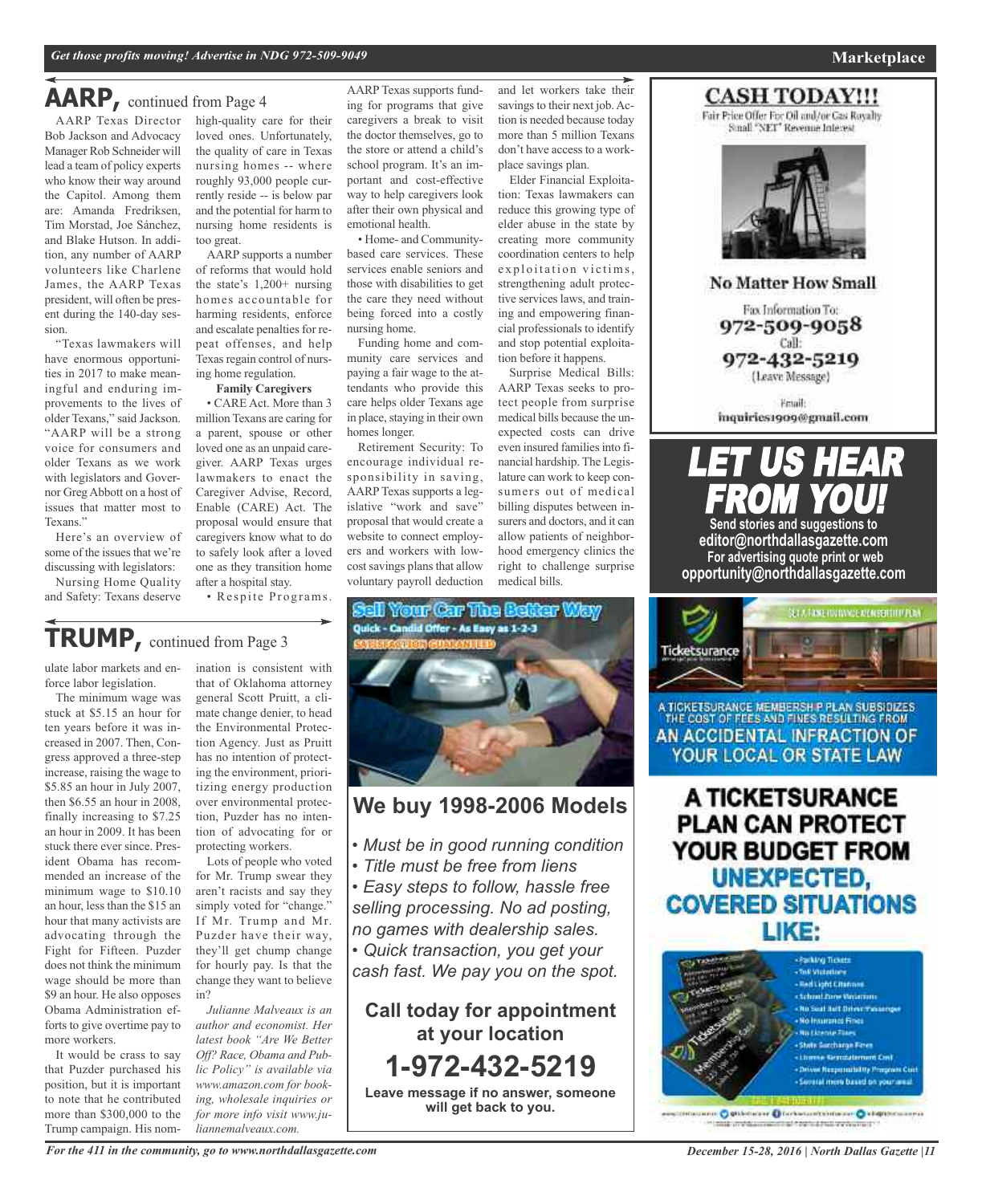# **The Joy of Giving: Five ways to give with the whole family**

By Simone Mets

Each year, we are teased earlier and earlier of the impending holiday season. Then suddenly, time flies, and, as if by magic, we find ourselves right in the middle of the hustle and bustle of it all. Creating a signature family tradition of giving is not only fun, but it can be calming and deeply fulfilling.

To begin, you can choose a theme for your giving tradition. My theme this year, for example, is "prizes in different sizes." Having a theme helps to ignite imagination. Carve out some family time to brainstorm ideas, or adopt one or more of the ideas below, and find a way to make it your own. By this time next year, you will be a pro.

Write a Reverse Christmas List. Everyone knows that it's the season for list making, and for children, those lists usually include the gifts they wish to re-



*This year maybe your family could adopt a volunteer who gives so much throughout the year.*

ceive. This is fun, but try encouraging your kids to make a "reverse Christmas list" after they've penned a list of things they'd like to ask for. A reverse Christmas list will consist of a list of things they'd like to GIVE to others this holiday, whether the recipients are family, friends, or gifts for those less fortunate than them. If you have a theme to your giving tradition, creating the reverse list can be a lot of fun.

This is also an opportunity for families to reflect on

things that were on previous Christmas lists. Are those things still being used? Have they been outgrown? Were they played with a time or two before being forgotten? Make a list of those items. Ferret them out, and then pack them with care. Add a secret note about a special memory you may have had with that toy, gadget or once favorite wearable. Stow away the note with the item. These simple steps will help your family connect to giving on a deeper level be-

cause it conjures up a living, breathing recipient.

The Yard Un-Sale. Begin by choosing a date for your "un-sale." You might want to recruit your neighbors or friends to participate. Collect several empty boxes, and mark each box with the name of a room in your home that you wish to declutter. Don't forget to include the garage, attic or basement. Go through each room and pack anything you no longer wish to keep. Make sure that the item is in "givable" condition. On the day of your Yard "un-sale," organize the items by category. If you live in an area frequented by people walking their dog, add a water station to encourage dog walkers to stop by. Enjoy the day meeting people. Watch as your customers smile when they realize that everything at your yard "un-sale" is FREE!

Invent a Family Giving Advent. Populate twelve of your advent calendarslots as usual with simple treats or small gifts. Populate the other twelve with notes describing a single act of giving. For example: "Give 5 heartfelt compliments today." Or "Give your turn

to someone else today." Or attach a \$5 or \$10 bill to a note asking that it be used to treat someone else. Once you have filled all twelve slots, tear an ordinary sheet

See JOY, Page 13

### **TISEO PAVING COMPANY** 419 E. Hwy. 80, Mesquite, TX 75150 Tel: (972) 289-0723 Fax (972) 216-5637 www.tiseopaving.com Performing Concrete Street Paving in the Metroplex Area We Accept Subcontracting Bids For All Public Works Projects in the Dallas Area. We Are Accepting Applications for Concrete Mixer Drivers and Heavy Equipment Mechanics

**Equal Opportunity Employer** 



DALLAS COUNTY COMMUNITY COLLEGE DISTRICT



- **Finishers (Paving)**
- **Form Setters (Paving)**
- **Laborer (Structures, must have valid DL)**
- **Loader Operator**
- **Motor Grader Operator**
- **Roller Operator**

**Slipform Operator**

Available: multiple openings

- Rate: Negotiable
- Must have own transportation

Years of Experience required will vary, from 6 months to 2 years (depending on position) **Physical and Drug Screen Required Must have a Clear Background**

**Must be at least 18 years old (CDL Driver, 21 yrs)**

**Must apply in PERSON, Monday – Friday from 8am to 11am @ 10605 Harry Hines Blvd. Please visit our website: www.edbellconstruction.com/careers Or email your resume to: careers@edbellconstruction.com**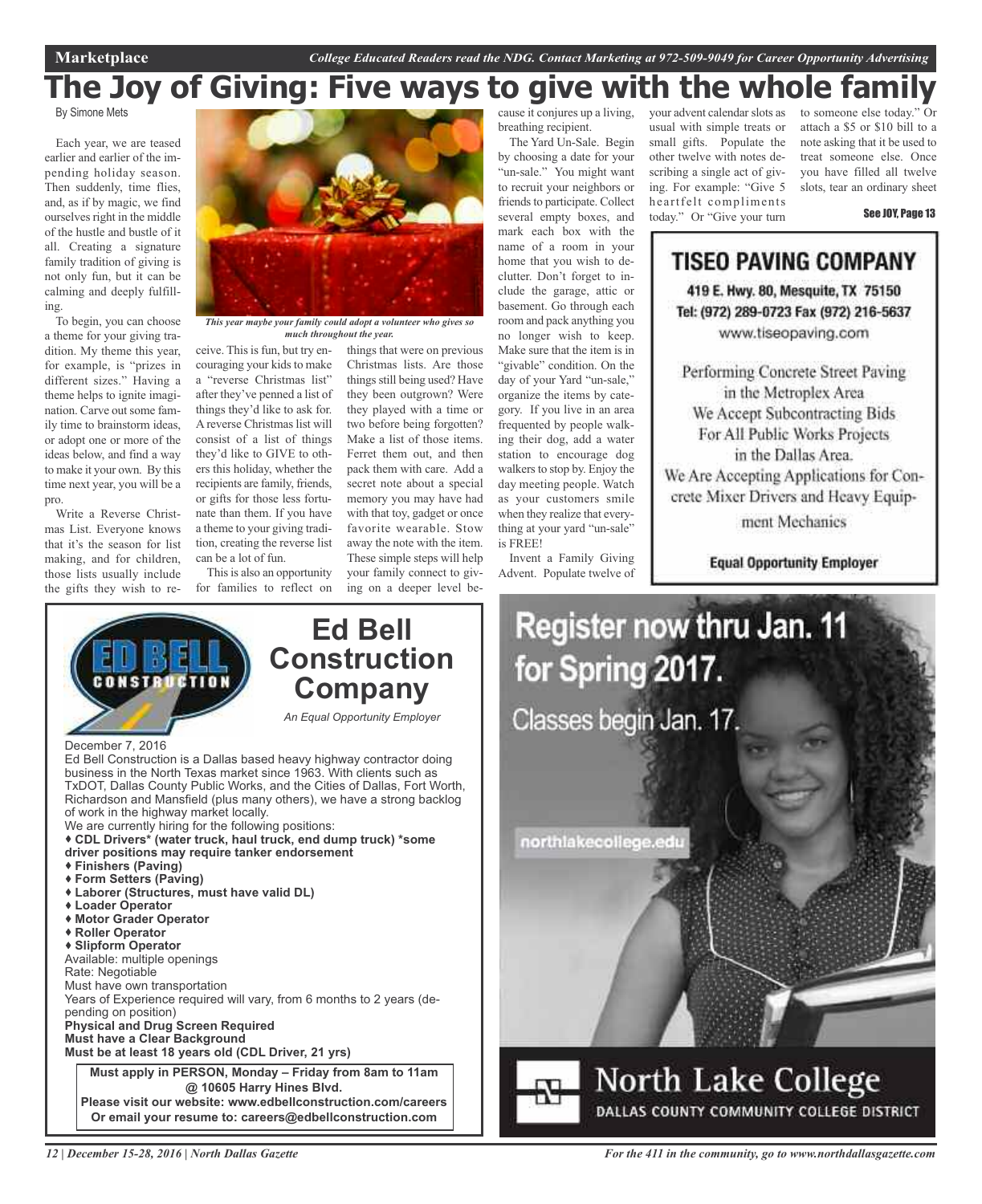#### *Advertise Career Opportunity 972-509-9049* **Career Opportunity**

### **Careers economist identifies concerns for state of American workforce, citing a decade's worth of challenges ahead**

With a new U.S. Jobs Study revealing that "tectonic changes are reshaping U.S. workplaces as the economy moves deeperinto the knowledge-focused age" amid the stark reality that lifelong skills development and training have evolved into mandatory, mission-critical facets of one's sustained career success, it's clear the 4th Industrial Revolution (i.e., the age of automation, artificial intelligence and robotics) has ushered in a brave new workplace. One reportedly prompting a "society-wide reckoning" relative to skills proliferation and other key next-gen concerns. And, rightly so, as the only thing constant in today's tumultuous job market is change. We are entering an unprecedented economic era rife with peril and opportunity, alike.

Enter jobs economy analyst, personal branding coach, visionary and futurist Larry Boyer, President of Success Rockets LLC—a firm uniquely helping people and

businesses anticipate, prepare and respond to the volatile and dynamic changes caused by disruptive technologies, economic turbulence and omnipresent business failures by building "the business of you."

He notes, "A recent White House report, Preparing For The Future of Artificial Intelligence, acknowledges that artificial intelligence will likely increase productivity and create wealth, but it may also affect particular types of jobs in

**JOY**, continued from Page 12

of paper into twenty-four squares and mark them from 1-24. Fold and place the numbered paper into a bowl. Take turns with your family selecting numbers until you have gone through all of the folded paper. The numbers on the papers you draw correspond to dates on the Giving Advent calendar. Now, your family can experience getting and giving! If you choose a theme, you can decorate your advent calendar in that theme, or make the items in each slot adhere to your theme.

Adopt a volunteer. Millions of people volunteer for various organizations all year. During the holiday season, many of those volunteers are a bit more visible. You may see them outside stores ringing bells. Others

will spend time delivering food to the elderly. Some will devote extended hours in hospitals, and others will be caring in animal shelters. This year, why not adopt a volunteer? In nearly every hospital, a group of volunteers provide support services or directional help. Create a holiday box filled with treats, magazines and other goodies to thank them for their time. Pop in on the local animal shelter with treats for volunteers as well as the animals in their care. Offer a hot beverage to volunteers working outside in the cold. Your kindness is sure to be appreciated by people accustomed to giving!

Random Acts of Kindness. This can be practiced any time of the year, but the

# **Looking for energetic interns in the Dallas Area**

A local community newspaper has an internship position available. The goal is to provide students and aspiring writers an opportunity to gain published clips, experience and professional feedback. The position is for 20 hours a week at



\$8.50 per hour. Assignments will include covering local events, phone interviews, and rewriting press releases.

**Send resume and writing samples to: inquiries1909@gmail.com**

holidays are a perfect time to get started. Encourage your children to look for opportunities to give back randomly and anonymously, and model these acts for them. It could be a simple gesture such as buying a coffee or a fast food meal for the person in line behind you. Often, people who witness this type of giving follow suit.

The holidays are filled with so many gifts. The gift of giving is one gift to truly cherish. It is the only gift that gives back a hundred fold; it

# **Experienced Print & Web advertising Indoor sales.**

12.00 to 15.00 per hour against commission. Candidate must have 3 years of Verifiable experience. Must be able to sell minority Media, Print & Web 25 to 30 hours weekly. Must be highly motivated and a Self-Starter.

**ONLY EXPERIENCED ADVERTISING CANDIDATE SHOULD APPLY.**

Send Resume to: **Inquiries1909@ gmail.com** Or leave message @ **972.432.5219**

different ways, reducing demand for certain skills that can be automatedwhile increasing demand for other skills that are complementary to AI. However, artificial intelligence is only one component of the broader economic shift that the World Economic Forum hastermed 'the 4th Industrial Revolution' where, over the course of the next few years and lasting decades, we will see fundamental transformation in industries, businesses and careers."

is always the right fit. This year, make lasting memories with your family while paying it forward and watch as the real magic of the season unfolds before you.

*Simone Mets has spent her life connecting with others, whether locally or abroad, and always has her eyes peeled for opportun i t i e s t o g i v e b a c k . Learn more about her new book Very Christmas at www.verychristmasbook.com, Facebook, and Instagram.*



The Texas Publishers Association is seeking a statewide sales representative to

**American**

represent the overall sales objective for the organization. Individual must have a proven sales track record with local and regional sales strategies.

Also the individual must be:

- A self-starter
- Have excellent written and verbal communication skills
- A visionary
- Professional

• Have excellent organizational skills Previous advertising agency and direct sales experience a plus. Position is commission based.

Serious inquiries only. **Please email resume to inquiries1909@gmail.com or leave a message for the position at 972-432-5219.**

#### **Attention Suppliers of Goods, Services and Construction**

**Review Competitive Opportunities at https://garlandtx.ionwave.net**

GARLAND

**www.garlandpurchasing.com**

**972-205-2415**



REGISTER ONLINE TO TAKE THE CITY OF IRVING'S NEXT CIVIL SERVICE ENTRANCE EXAM

#### *www.cityofirving.org*

*The City of Irving does not discriminate on the basis of race, sex, religion, age or disability in employment or the provision of services.*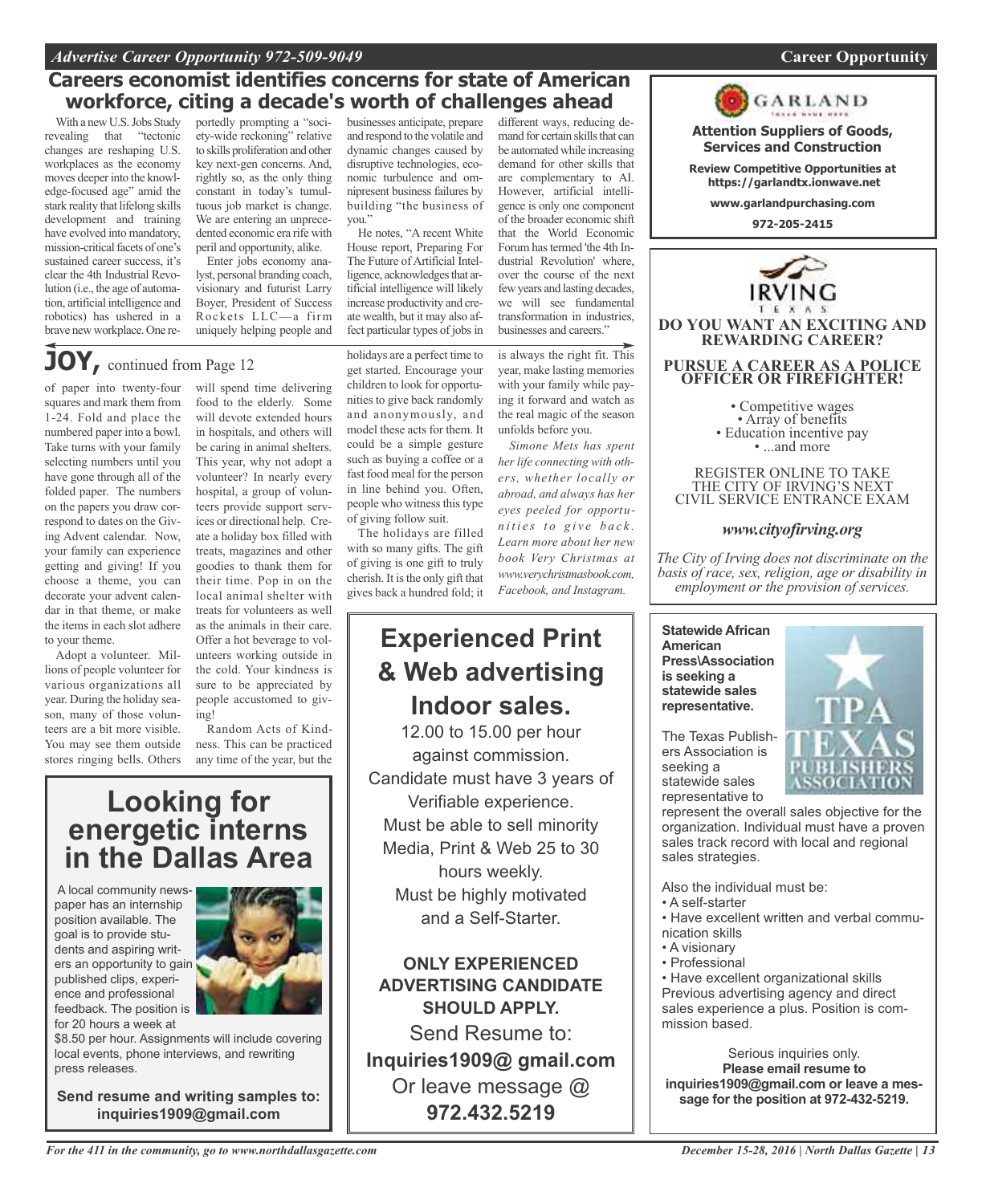**BETHEL BIBLE FELLOWSHIP, CARROLLTON (A PLACE TO BELONG)**

**NOTICE: Pastor Woodson serves the community by providing "Professional Therapy and Counseling Services" but on a "Sliding Fee" scale. To schedule an appointment call the Pastoral Counseling Center at 972-526- 4525 or email the church.**

#### **December 18 & 25, 9:45 a.m.**

You're invited to our Sunday Morning "Prayer and Meditation" followed by Our Youth Department's Christmas Program at 10 a.m. See what God is doing through and with us; you will be blessed.

**December 21 & 28, 7 p.m.** Join us in Wednesday's Prayer and Bible Study Class with Senior Pastor Woodson and Pastor Brenda Patterson teaching a series on "Design for Discipleship, Book 5, Chapter 4." Spiritual maturity is God's desire for you. It's Time to Grow; Ephesians 4:12 & 13.

Dr. Terrance Woodson, Senior Pastor 1944 E. Hebron Parkway Carrollton, TX 75007 972-492-4300 www.bethelbiblefelloswhip.org  $\mathcal{L}_\text{max}$  , where  $\mathcal{L}_\text{max}$  , we have the set of the set of the set of the set of the set of the set of the set of the set of the set of the set of the set of the set of the set of the set of the set of the set of

#### **CHRIST COMMUNITY CHURCH IN RICHARDSON**

**December 18 & 25, 8:45 a.m. and 11 a.m.** You're invited to our Morning Services as we worship, honor and praise God for His blessings.

**December 21 & 28** Join us at 12 Noon with Rev. Viveca Potter teaching on the Word of God; come back at 6:45 p.m. for Corporate Prayer and stay for Senior Pastor Autry at 7:30 p.m. teaching the Word of God. Our youth will come for Food and Fellowship at 7 p.m. followed by Bible Study at 7:30 p.m.

Dr. Terrence Autry, Senior Pastor 701 Centennial 972-991-0200 Richardson, TX 75081

www.Christ communityrichardson.org  $\mathcal{L}_\text{max}$  , which is a set of the set of the set of the set of the set of the set of the set of the set of the set of the set of the set of the set of the set of the set of the set of the set of the set of the set of

**FELLOWSHIP CHRISTIAN CENTER CHURCH IN ALLEN "THE SHIP"**

**Follow us on Social Media (Facebook, Twitter, YouTube and Vimeo).**

**December 18 & 25, 8 a.m.** Join us on our main campus at 200 West Belmont Drive for Early Morning Worship and be blessed; followed by our Sunday Worship Services at Bolin Elementary School in Allen, Texas 75002 and bring someone with you, you will be blessed.

#### **December 21 & 28**

Join us in our Wednesday's 12 Noon-Day Live, Prayer and Bible Study and/or our Wednesday Night Live, Prayer and Bible Study at 7 p.m. to learn more about God's Word at the Joycie Turner Fellowship Hall, 200 West Belmont Drive in Allen. Be encouraged by God's plan for your maturity and His glory; and most of all, be prepared to grow.

Dr. W. L. Stafford, Sr., Ed. D. Senior Pastor 5705 Cheyenne Drive

at Bolin Elementary School

in Allen 75002 for Sunday Morning Worship and the Admin. Building Address is 200 W. Belmont Drive Allen, TX 75013 972-359-9956 www.theship3c.org  $\mathcal{L}=\mathcal{L}^{\mathcal{L}}$  , where  $\mathcal{L}^{\mathcal{L}}$  , we have the set of the set of the set of the set of the set of the set of the set of the set of the set of the set of the set of the set of the set of the set of the set of

#### **INSPIRING BODY OF CHRIST CHURCH, Let's Go Fishing! MATTHEW 4:19**

It's a New Year and a new time. Unite, only one Sunday Morning Worship Service, mark your calendars; starting January 1, 2017 our new starting time will be 10 a.m.

#### **December 18 & 25, 7:30 and/or 11:30 a.m.**

You're invited this Sunday as we praise, worship, honor and magnify God's Holy name.

#### **December 25, 8 a.m. Every 4th Sunday**

Calling All Youth! Join our Hype Sunday Worship (first service only) on our main campus at 200 West Belmont Drive and be blessed; followed by our Christmas Sunday Worship Services at Bolin Elementary School in Allen, Texas 75002 and bring someone with you, you will be blessed.

**December 19 & 28, 7 p.m.** Join us in Monday School as we grow in God's Word and learn what God has to say to us. Pastor Rickie Rush

7701 S Westmoreland Road Dallas, TX 75237 972-372-4262 www.Ibocchurch.org  $\mathcal{L}$  , and the set of the set of the set of the set of the set of the set of the set of the set of the set of the set of the set of the set of the set of the set of the set of the set of the set of the set of the set

#### **MT. OLIVE CHURCH OF PLANO (MOCOP)**

**December 18 & 25, 10 a.m.** Join us for Worship Service as we praise and worship God for His Honor and His glory; and don't forget to comeback at 7 p.m. for our Brazilian Church.

**December 21 & 28, 7 p.m.** You're invited to our Wednesday's Bible Study class; you will learn what God has to say to us. Come to be encouraged by God's plan for your spiritual growth and His glory.

Pastor Sam Fenceroy Senior Pastor and Pastor Gloria Fenceroy 300 Chisholm Place Plano, TX 75075 972-633-5511 www.mocop.org  $\mathcal{L}$  , and the set of the set of the set of the set of the set of the set of the set of the set of the set of the set of the set of the set of the set of the set of the set of the set of the set of the set of the set

> **SHILOH MBC IN PLANO (WHERE COMMUNITY**

**BECOMES FAMILY)**

Investors Liquidation Sale: **Laurel Land Cemetery Burial Plot For Sale (one space) Section # 3, Space # 15, Lot # 20**



Laurel Land Cemetery charges for cost of single Plot: \$3995.00 Discount Amount, if you act right away: <\$1745.00> (your savings) Your Cost: \$2250.00

> **Call Today! 972.432.5219** (leave message,if no answer)

**December 18 & 25, 8 a.m. and 11 a.m.** Join us for Worship Services and fellowship as we give God all glory, honor and praise.

Also, don't forget our Annual Christmas Banquet at 2 p.m. until 6 p.m. It's always fun and inspirational. Call the church for details.

**December 21 & 28, 7 p.m.** You're invited to our Wednesday's Bible Study to learn more about God's Word. Come and be encouraged by God's plan for your maturity and growth; it's all for His glory and His honor. We are, "Growing in Christ through the study of His Word."

Our AWANA (Approved Workman Are Not Ashamed from 2 Timothy 2:15) is held

from 6:30 - 8:15 pm, now through May. Kick-off was September 7th. There is no charge for registration for new participants! This is a Bible-based program for children and youth, ages three years old through the 12th grade. The emphasis is on memorizing the Word of God and developing a personal relationship with our Lord Jesus Christ in a structured, safe and fun environment.

Our church ministries offer opportunities for motivation and growth; join us and see. Be blessed of the Lord.

Dr. Isaiah Joshua, Jr. Senior Pastor 920 E. 14th Street Plano, TX 75074 972-423-6695 www.smbcplano.org



www.**IRSsafe**.com

NDG now has a "Special Advertising Package"for churches and non-profit organizations that need to let the community know about your Special Event.

#### Opportunity You Can Measure...

#### **Church Events**

- Church Anniversary
- Pastor's Anniversary
- Women's Day
- Men's Day

#### **Non-Profit Org. Events**

- Fundraisers
- (Concerts)
- Special Events
- (Personal or Community)

# Special Rate \$199

(Black & White, per insertion) Ad size - 4.905"x 6"(Quarter Page, B&W) (NOTE: Color Ad \$75 extra per inserion) Production disclaimer - NDG ad meake-ready is not included in promotion. Layout/production of "copy ready"ad will be a nominal extra cost. E-mail ad copy to: Marketing@NorthDallasGazette.com or call our Marketing Department today! 972-509-9049



#### **Church Happenings www.NorthDallasGazette.com**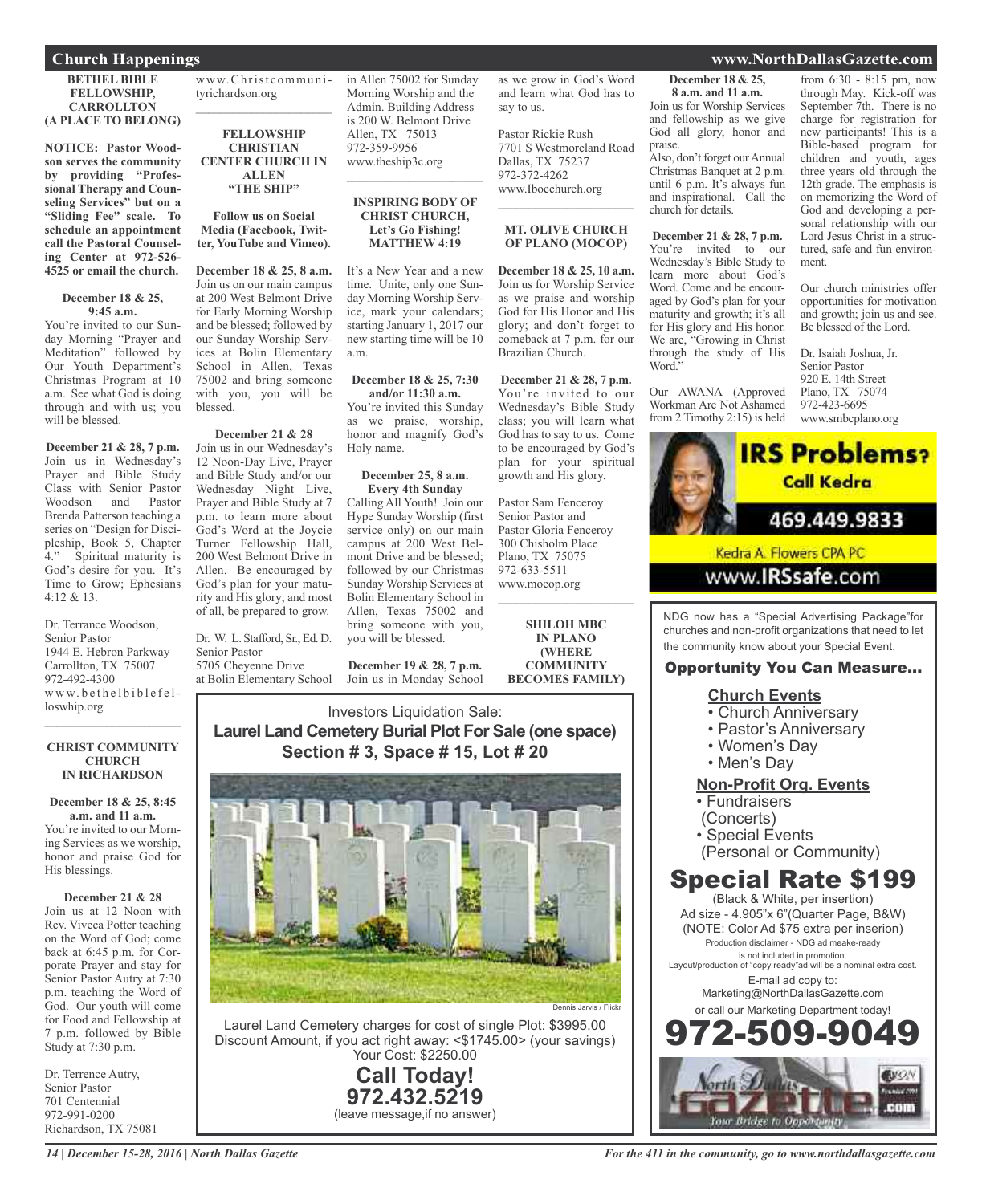

*Send email to: businessoffice@ northdallasgazette.com to sign up for Sister Tarpley's weekly electronic newsletter.*

This Holiday Season, if you think that you're not important to God, ponder this:

An elderly woman had two large pots, each hung on the ends of a pole, which she carried across her neck.

One pot had a crack in it while the other was perfect and always delivered a full portion of water.

At the end of the walk from the stream to the house, the cracked pot arrived half full. For two years this went on daily, with the woman bringing home only one and a half pots of water.

The perfect pot was proud of its accomplishments. But the cracked pot was ashamed of its own imperfection, and miserable that it could only do half of what it had been made to do.

After two years of what it perceived to be bitter failure, it spoke to the woman. "I'm ashamed of myself; this crack in my side causes water to leak all the way back to your house."

The old woman smiled, "Did you notice that there are flowers on your side of the path, but not on the other pot's side?"

"I have always known about your flaw, so I planted flower seeds on your side of the path, and every day while we walk back, you watered them.

For two years I have been able to pick these beautiful flowers to decorate the table. Without you being just the way you are, there would not be this beauty to grace the house."

Each of us has our own unique flaw. But it's the cracks and flaws we each have that make our lives interesting and rewarding.

You must take each person for what they are and look for the good in them.

Smell the flowers on your side of the path. Live, Give,

North Dallas Gazette takes a moment to reflect on the past with **Historical Perspectives from Sister Tarpley**

Love and Be Thankful!

**Stop Making Excuses!** You will give your life for something – the question is what? Sports, a hobby, fame, wealth; these do not bring lasting satisfaction.

Service is the pathway to joy and fulfillment. It's

through ministry that we find meaning; life is meant for ministry.

As we serve God's purposes, our lives take on eternal importance. Paul writes, "all this makes you more significant, not less, because of what you are a part of. (1



**The cracked pot**

*Tyanna Lott with Grandmother Tarpley. Deven, your cousin Tyanna is a senior in high school, Class of 2017. Grandmother's first grandchild to graduate from high school in 2017. I love you dearly. Grandmother Tarpley*



If you aren't involved in something greater than yourself you just exist, God wants you to learn to love and serve others unselfishly. He wants you to make a difference in His world: What matter is not how long you live, but how effectively you live!If you're not involved in God's service what's your excuse?

Corinthians 12:14, 19).

Abraham was old. Jacob was insecure. Leah was unattractive. Joseph was abused. Moses stuttered. Gideon was poor. Samson was co-dependent. Rehab

was immoral. David had an affair resulting in all kinds of family problems. Elijah was suicidal. Jeremiah was depressed. Jonah was reluctant. Naomi was a widow. John the Baptist was eccentric. Peter was impulsive. Martha worried a lot. The Samaritan woman had several failed marriages. Zacchaeus was crooked. Thomas had doubts. Paul had poor health and Timothy was timid. That's quite a variety of misfits, yet God used each of them – and He will use you too, if you stop making excuses.







SMBC: A church Focused on

Īsiah Joshua, Jr. Fustor

Excellence while Teaching the Word. Preaching the Gospel, Reaching the World

Worship Times: 8 and 11 a.m. Sunday School: 9:45 a.m. Mid-week: Wednesday at 7:00 p.m. Youth Church: Every 3rd, 4th, and 5th Sunday at 10:45 a.m. AWANA: Wednesday at 6:30 p.m. Contact Information: 972-423-6695 www.smbcplano.org

Hear what it was like growing up in <sup>a</sup> very different Dallas when Booker T. Washington was <sup>a</sup> black school. Sister Tarpley graduated frm there and went on to college and later became <sup>a</sup> city councilmember in Carrollton. **Look for NDGTV at NorthDallasGazette.com**Second Keyboardist Needed: Please CaB For Info DE Fellowship Christian<br>BIB Center Church ww.theship3c.org 972.359.9956 200 W. Bernsht Drive . - Allen, TX 75013 A Kingdom Building Church **Early Morning Service** Sunday Morning Worship 00 W. Belmont Drive **Nexty Elementary** Alice, TX 75013 1450 Ethnologies Drug-Allen, 1X 75002 **图 00 点 图** Wadnasday Night Live **DO W. Retroem Days** Allen, TX 75013

*For the 411 in the community, go to www.northdallasgazette.com*